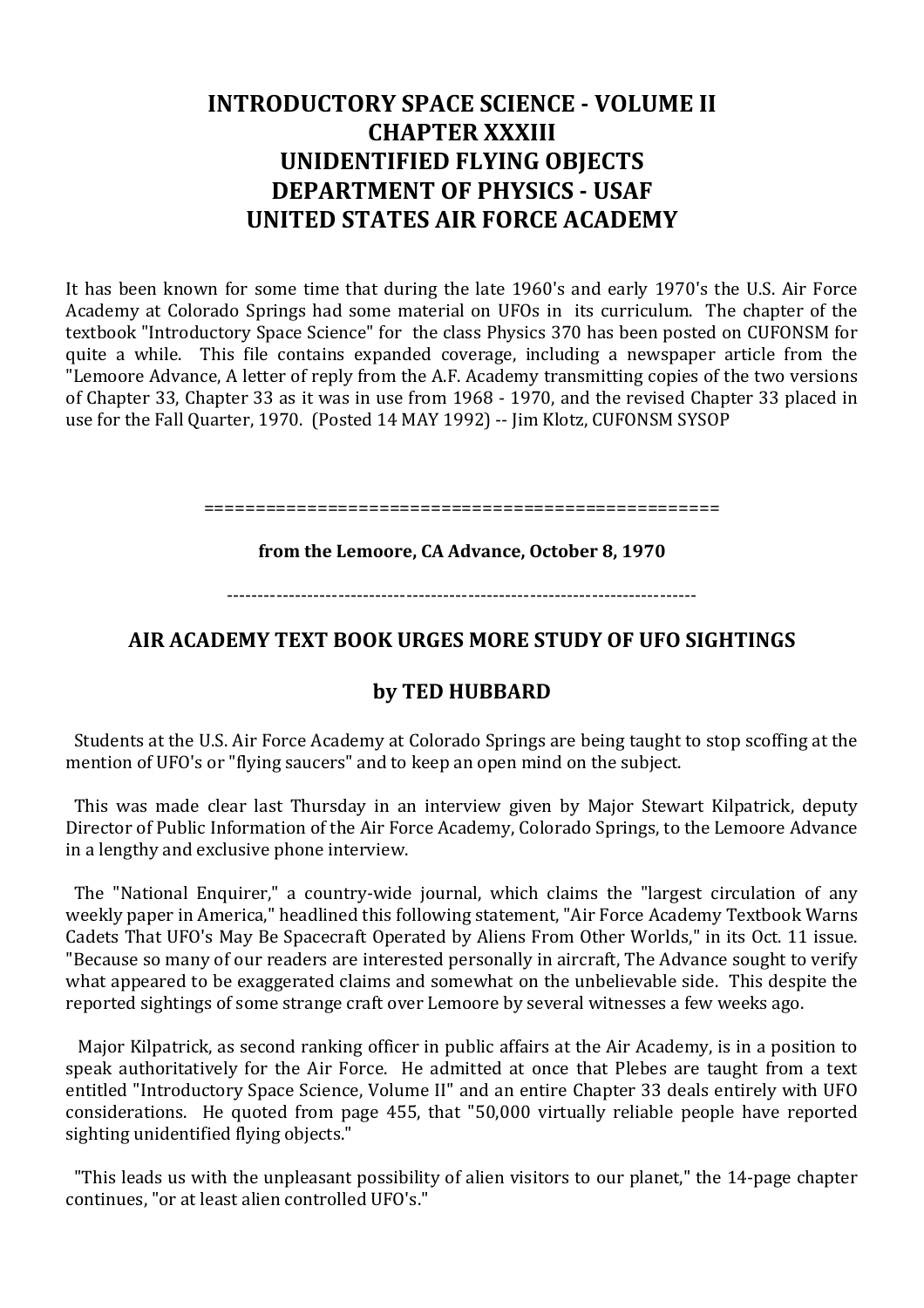According to the Academy text book: "If such beings are visiting the earth, two questions arise:  $(1)$ Why haven't they attempted to contact us officially, and (2) Why haven't there been accidents which would have revealed their presence?

"Why no contact? That question is very easy to answer in any of several ways: (1) We may be the object of intensive sociological and psychological study. In such studies you usually avoid disturbing the test subjects' environment. (2) You do not contact a colony of ants - and humans may seem that way any aliens (variation: a zoo is fun to visit, but you don't `contact' the lizards). (3) Such contact may have already taken place secretly, and may have taken piece on a different plane of awareness - and we are not yet sensitive to communications on such a plane."

In releasing this interview in The Lemoore Advance we are well aware that many readers will certainly "raise an eyebrow or two." But Major Kilpatrick insisted the above chapter in the text is not a fairy story. At the end he seemed to go along with the recommendations of the physics text book which advises Air Force officers as follows: "The best thing to do is to keep an open and skeptical mind - and not take an extreme position on any side of the question."

"Introductory Space Science" closes the chapter with the wish expressed that renewed extensive investigation be given to the possibility of UFO's. This will require expenditure of a considerable sum of government funds, it explained, and in the present public attitude of scorn and ridicule whenever "UFO's" are mentioned, such possibility seems almost hopeless the chapter laments. As most people know, the Dr. Eugene U. Condon investigation was closed down by the Pentagon and no present official scientific investigation is now operating in this field. In 1966 we talked with six different Air Force pilots at Travis Air Force Base, who claimed to have seen UFO's but stated they did not dare report them for fear of extreme ridicule. At least in 1970 this Air Force attitude seems to have changed as indicated by Major Kilpatrick interview with The Advance. Lemoore's representative at the Colorado Springs Academy is Steve (Moon) Mullens, former basketball star on the Tiger team, and alumnus of Lemoore High. We are asking him his opinion of his science text's presentation of the so called UFO's.

#### **DEPARTMENT Of THE AIR FORCE**

#### **HEADQUARTERS UNITED STATES AIR FORCE ACADEMY**

#### **USAF ACADEMY, COLORADO 80840**

#### **REPLY TO ATTN OF: OI 4 NOV 1970**

In reference to your recent inquiry to the Air Force Academy concerning Unidentified Flying Objects (UFO's), the following facts are provided for your information.

The subject of UFO's is examined briefly at the end of an Academy elective course, Physics 370, which usually attracts approximately 20 students per semester. The UFO subject falls under the course objective of discussing all observable or reported physical phenomena occurring from the surface of the sun to the surface of the planets.

<sup>==============================================</sup>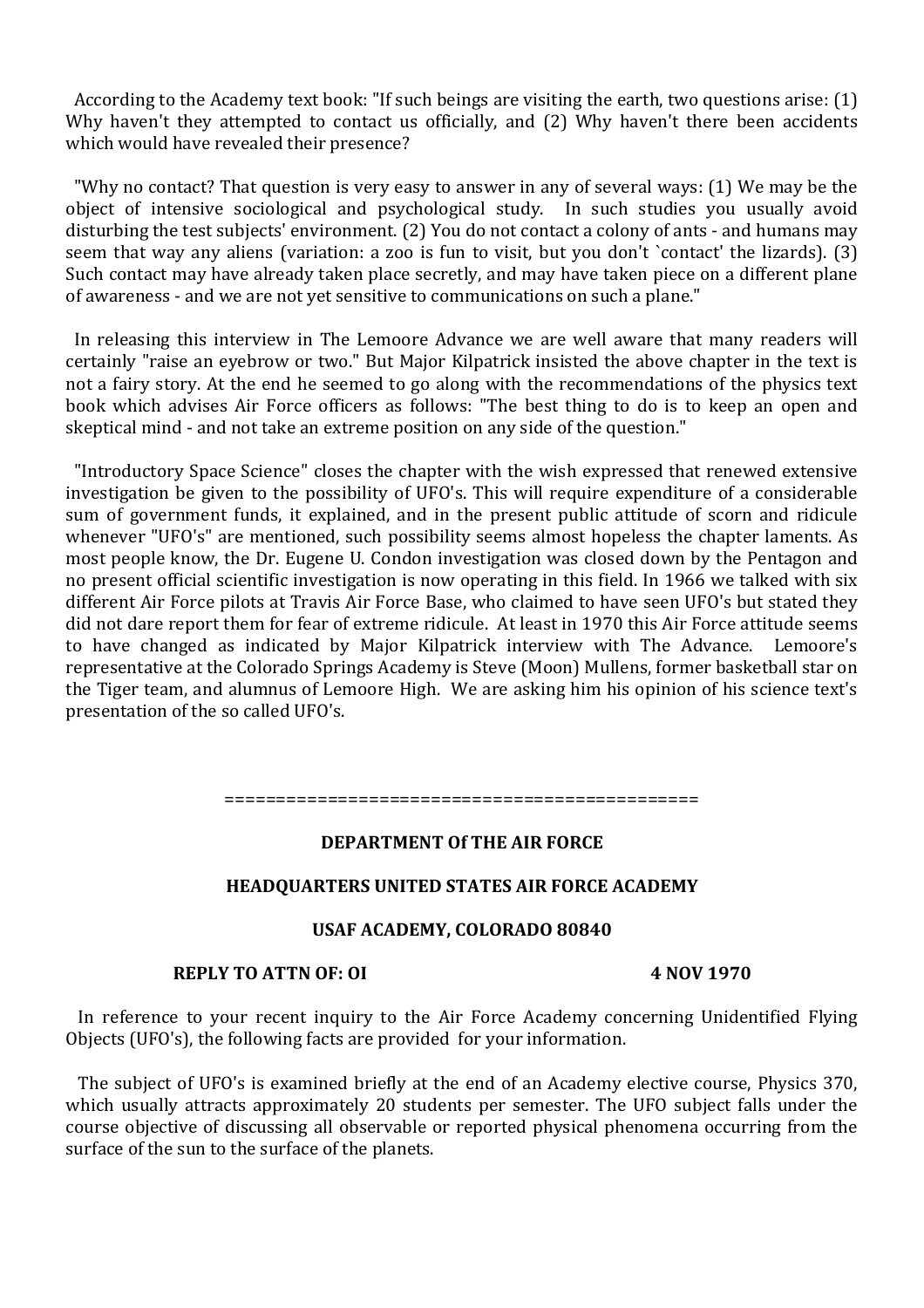When the UFO subject was first included in the course, the subject served, from an academic point of view, to illustrate that when contradictory data are available, the best course is to keep an open mind and search for further data. The subject remains an excellent vehicle to discuss the implications and applications of many basic physical laws to "observed" phenomena.

The source of recent news media stories concerning the study of UFO's at the Air Force Academy was an out-of-date chapter in the course text entitled "Introductory Space Science", a two-volume, 470-page unpublished work printed in a spiral notebook by the Academy for classroom use. The last chapter in the second volume was a 14-page chapter entitled "Unidentified Flying Objects".

When this chapter was written and printed in 1968, the Air Force was still collecting reports of UFO sightings under Project Blue Book and sponsoring the investigation of UFO's by Dr. E. U. Condon of the University of Colorado.

The Condon report was completed in early 1969 with the general conclusion that nothing has come from the study of UFO's in the past two decades that has added to scientific knowledge and that further extensive study of UFO's probably cannot be justified in the expectation that science will be advanced.

# **"MAN'S\*FLIGHT\*THROUGH\*LIFE\*IS\*SUSTAINED\*BY\*THE\*POWER\*OF\*KNOWLEDGE"**

**////////////////////////////////////////////////////////////////////////////**

Based on the conclusions of the Condon report and its own twenty-year UFO experience, the Air Force terminated Project Blue Book in December 1969 with this final statement, "As a result of investigating UFO reports since 1948, the conclusions of Project Blue Book are (1) no UFO reported, investigated, and evaluated by the Air Force has ever given any indication of threat to our national security; (2) there has been no evidence submitted or discovered by the Air Force that sightings categorized as 'unidentified' represent technological developments or principles beyond the range of present-day scientific knowledge; and (3) there has been no evidence indicating that sightings categorized as 'unidentified' are extraterrestrial vehicles."

In light of these developments, the in-class content of the course was changed to present orally the conclusions of the Condon report and the reasons why the Air Force cancelled Project Blue Book. It was considered uneconomical to reprint the entire second volume for such a limited number of students until the fall of 1970.

Beginning with the 1970 fall semester, a revised updated chapter entitled 'Unidentified Aerial Phenomena" has been substituted for the old chapter so that the text now follows the oral in-class presentation on this subject.

For your further information we are enclosing a copy of (1) the old Chapter 33, which is no longer being used and (2) a copy of the new, current Chapter 33 now being used by students of Physics 370 beginning with this fall 1970 semester,

I hope this letter clarifies your questions concerning the study and treatment of UFO's at the Air Force Academy,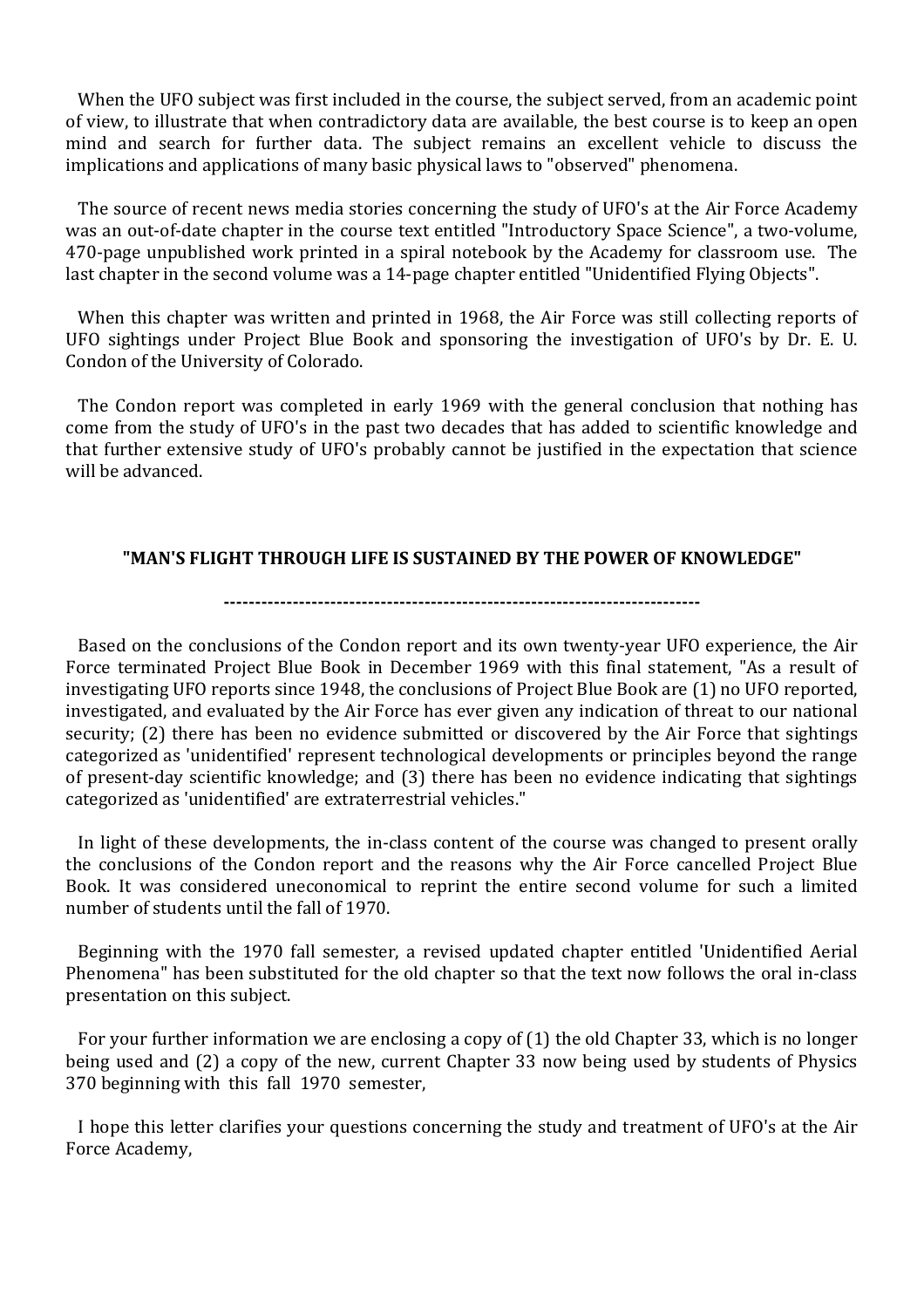Sincerely

/s/ James F Sunderman Iames F Sunderman, Colonel, USAF 2 Atchs Director of Information 1. Old Chapter 33

2. Updated Chapter 33

=======================================================

**(Chapter 33 of "Introductory Space Science" Physics 370 1968 - 1970** 

QQQQQQQQQQQQQQQQQQQQQQQQQQQQQQQQQQQQQQQQQQQQQQQQQQQQQQQQQQQQQQQQQQQQQQQQQQQ

# **INTRODUCTORY SPACE SCIENCE - VOLUME II DEPARTMENT OF PHYSICS - USAF Edited by: Major Donald G. Carpenter Co/Editor:\*\*Lt.\*Colonel\*Edward\*R.\*Therkelson**

#### **CHAPTER XXXIII UNIDENTIFIED FLYING OBJECTS**

What is an Unidentified Flying Object (UFO)? Well, according to United States Air Force Regulation 80-17 (dated 19 September 1966), a UFO is "Any aerial Phenomenon or object which is unknown or appears to be out of the ordinary to the observer." This is a very broad definition which applies equally well to one individual seeing his first noctilucent cloud at twilight as it does to another individual seeing his first helicopter. However, at present most people consider the term UFO to mean an object which behaves in a strange or erratic manner while moving through the Earth's atmosphere. That strange phenomenon has evoked strong emotions and great curiosity among a large segment of our world's population. The average person is interested because he loves a mystery, the professional military man is involved because of the possible threat to national security, and some scientists are interested because of the basic curiosity that led them into becoming researchers.

The literature on UFO's is so vast, and the stories so many and varied, that we can only present a sketchy outline of the subject in this chapter. That outline includes description classifications, operational domains (temporal and spatial), some theories as to the nature of the UFO phenomenon, human reactions, attempts to attack the problem scientifically, and some tentative conclusions. If you wish to read further in this area, the references provide an excellent starting point.

#### **33.1\*DESCRIPTORS**

One of the greatest problems you encounter when attempting to catalog UFO sightings, is selection of a system for cataloging. No effective system has yet been devised, although a number of different systems have been proposed. The net result is that almost all UFO data are either treated in the form of individual cases, or in the forms of inadequate classification systems. However, these systems do tend to have some common factors, and a collection of these factors is as follows: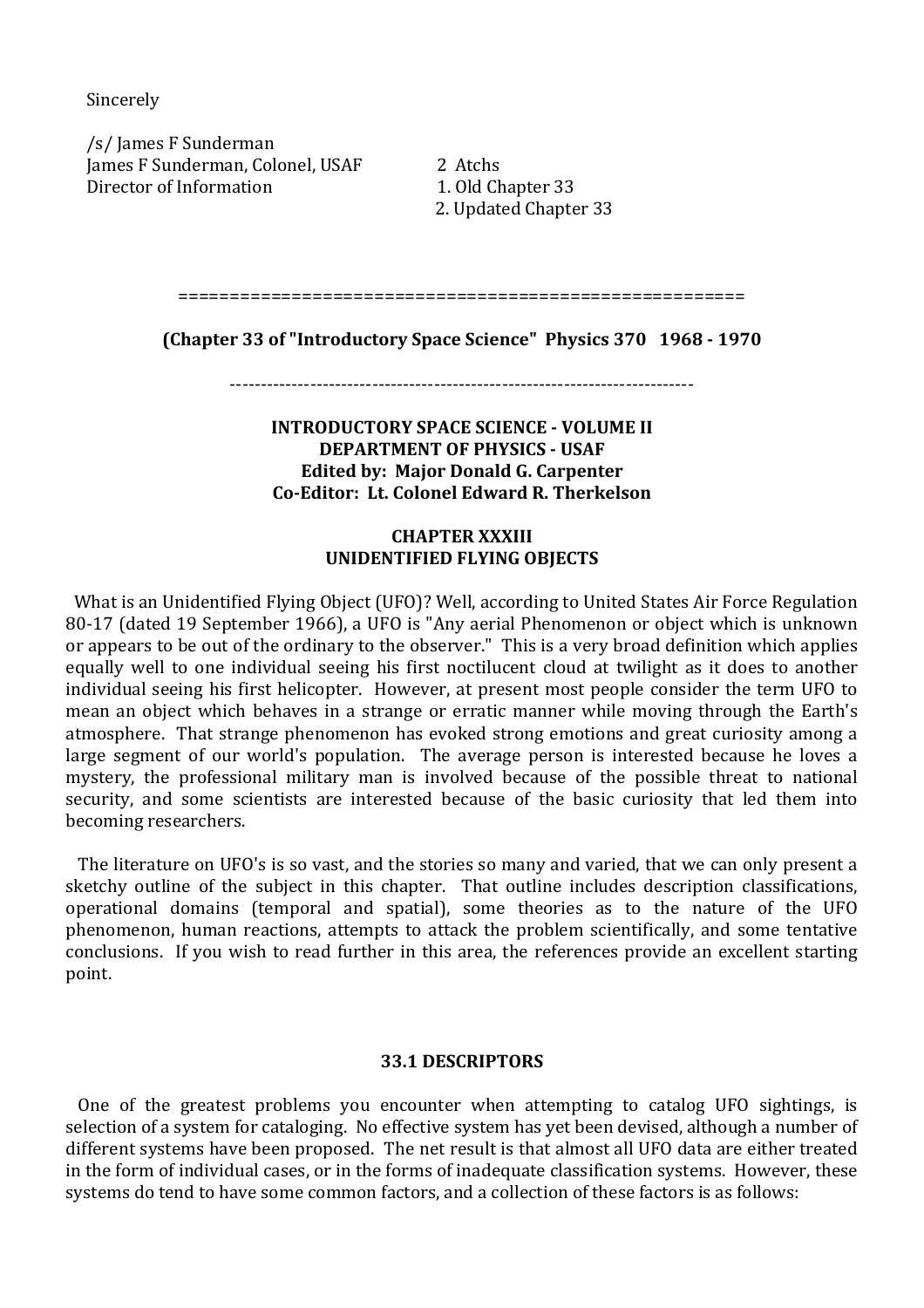a. Size

- b. Shape (disc, ellipse, football, etc.)
- c. Luminosity
- d. Color
- e. Number of UFO's

# Behavior:!

- a. Location (altitude, direction, etc.)
- b. Patterns of paths (straight line, climbing, zig-zagging, etc.)
- c. Flight Characteristics (wobbling, fluttering, etc.)
- d. Periodicity of sightings
- e. Time duration
- f. Curiosity or inquisitiveness
- g. Avoidance
- h. Hostility

# Associated Effects:

- a. Electro-Magnetic (compass, radio, ignition systems, etc.)
- b. Radiation (burns, induced radioactivity, etc.)
- c. Ground disturbance (dust stirred up, leaves moved, standing wave
- d. Sound (none, hissing, humming, roaring, thunderclaps, etc.)
- e. Vibration (weak, strong, slow, fast)
- f. Smell (ozone or other odor)
- g. Flame (how much, where, when, color)
- h. Smoke or cloud (amount, color, persistence)
- i. Debris (type, amount, color, persistence) j. Inhibition of voluntary movement by observers
- k. Sighting of "creatures" or "beings"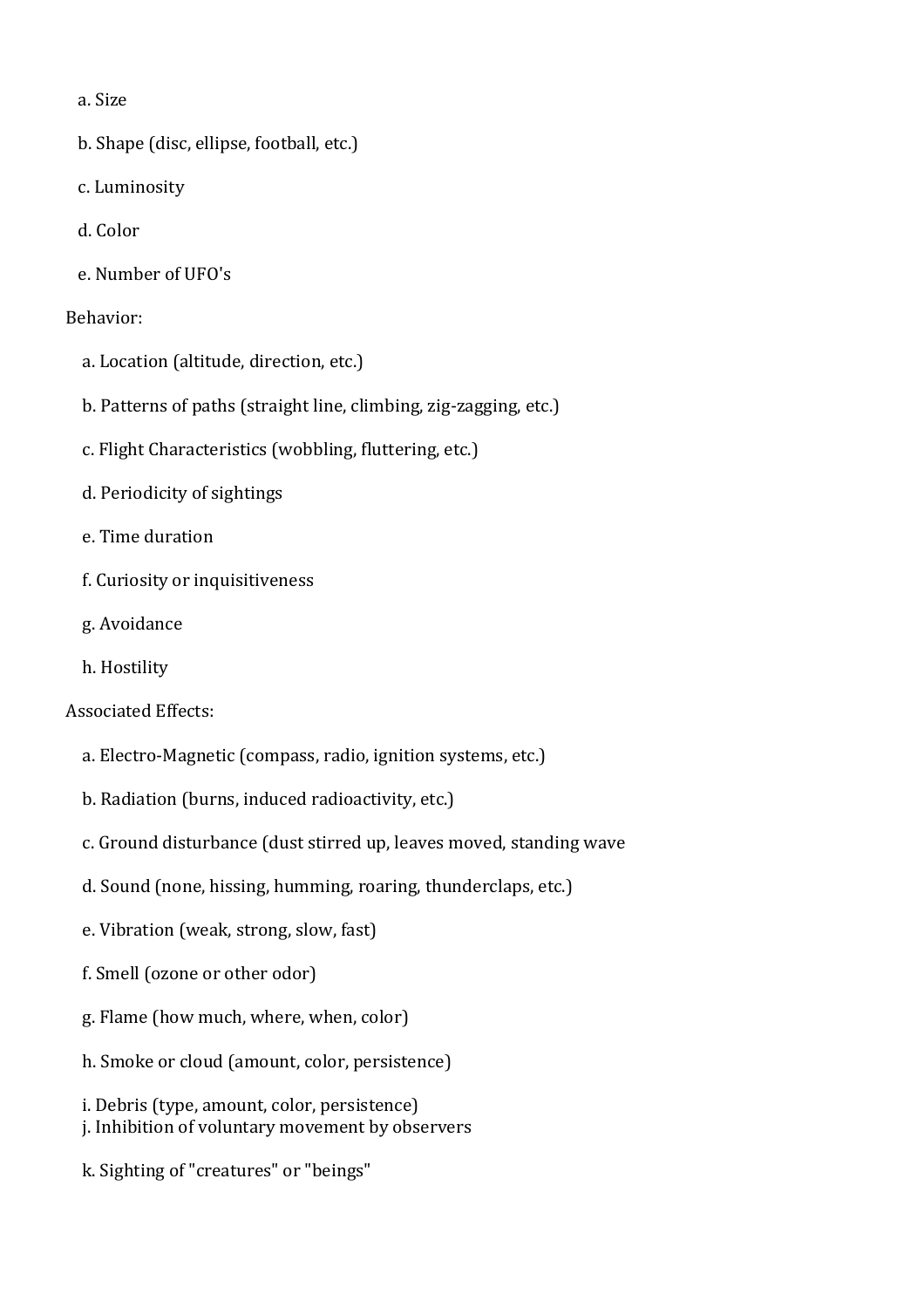After Effects:

- a. Burned areas or animals
- b. Depressed or flattened areas
- c. Dead or missing animals
- d. Mentally disturbed people

e. Missing items

QQQQQQQQQQQQQQQQQQQQQQQQQQQQQQQQQQQQQQQQQQQQQQQQQQQQQQQQQQQQQQQQQQQQQQQQQQQQ

(We make no attempt here to present available data in terms of the foregoing descriptors.)

### **33.2 OPERATIONAL DOMAINS - TEMPORAL AND SPATIAL**

What we will do here is to present evidence that UFO's are a global phenomenon which may have persisted for many thousands of years. During this discussion, please remember that the more ancient the reports the less sophisticated the observer. Not only were the ancient observers lacking the terminology necessary to describe complex devices (such as present day helicopters) but they were also lacking the concepts necessary to understand the true nature of such things as television, spaceships, rockets, nuclear weapons and radiation effects. To some, the most advanced technological concept was a war chariot with knife blades attached to the wheels. By the same token, the very lack of accurate terminology and descriptions leaves the more ancient reports open to considerable misinterpretation, and it may well be that present evaluations of individual reports are completely wrong. Nevertheless, let us start with an intriguing story in one of the oldest chronicles of India...the Book of Dzyan.

The book is a group of "story-teller" legends which were finally gathered in manuscript form when man learned to write. One of the stories is of a small group of beings who supposedly came to Earth many thousands of vears ago in a metal craft which orbited the Earth several times before landing. As told in the Book "These beings lived to themselves and were revered by the humans among whom they had settled. But eventually differences arose among them and they divided their numbers, several of the men and women and some children settled in another city, where they were promptly installed as rulers by the awe-stricken populace.

"Separation did not bring peace to these people and finally their anger reached a point where the ruler of the original city took with him a small number of his warriors and they rose into the air in a huge shining metal vessel. While they were many leagues from the city of their enemies, they launched a great shining lance that rode on a beam of light. It burst apart in the city of their enemies with a great ball of flame that shot up to the heavens, almost to the stars. All those who were in the city were horribly burned and even those who were not in the city - but nearby - were burned also. Those who looked upon the lance and the ball of fire were blinded forever afterward. Those who entered the city on foot became ill and died. Even the dust of the city was poisoned, as were the rivers that flowed through it. Men dared not go near it, and it gradually crumbled into dust and was forgotten by men."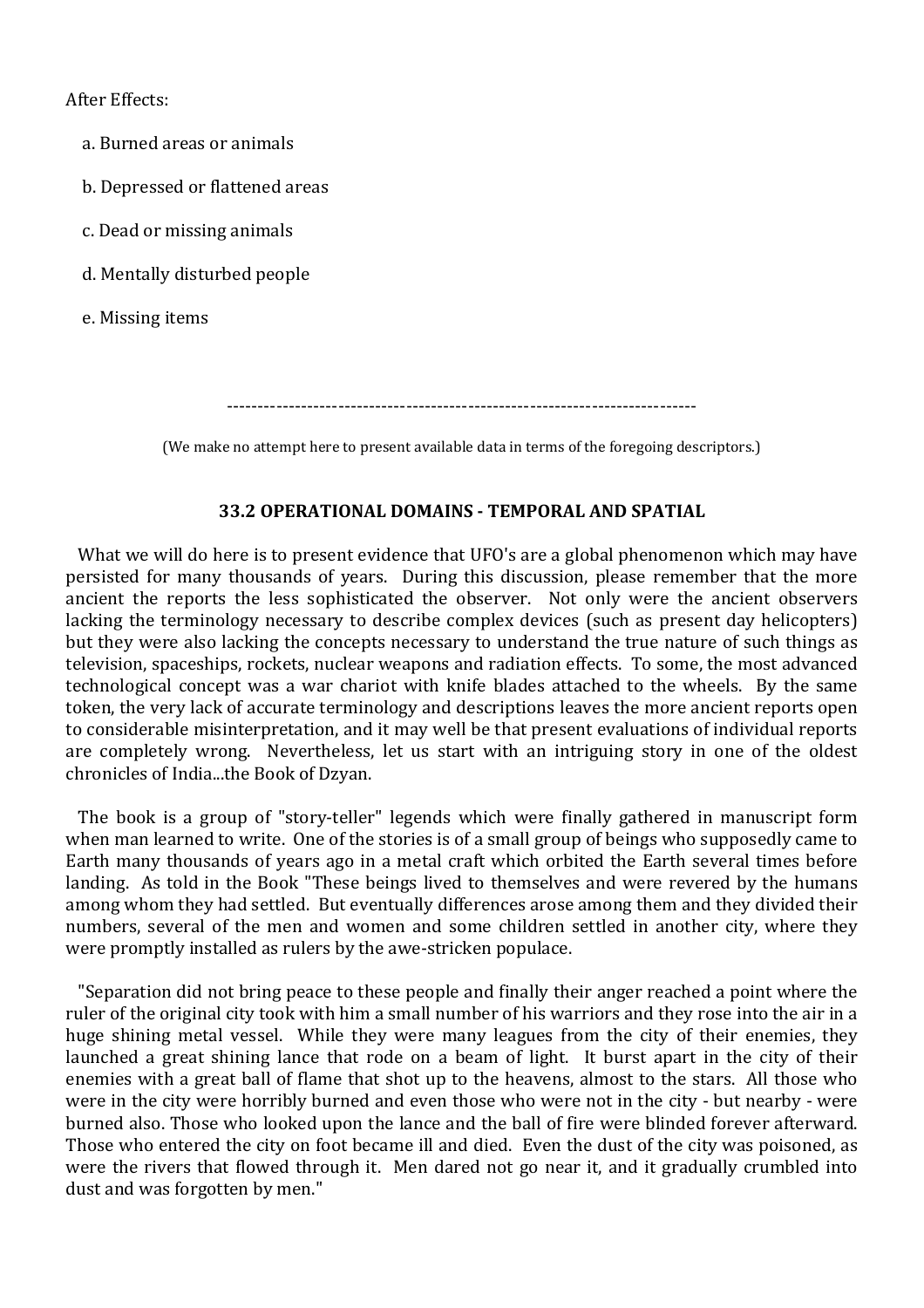"When the leader saw what he had done to his own people he retired to his palace and refused to see anyone. Then he gathered about him those warriors who remained, and their wives and children, and they entered their vessels and rose one by one into the sky and sailed away. Nor did they return."

Could this foregoing legend really be an account of an extraterrestrial colonization, complete with guided missile, nuclear warhead and radiation effects? It is difficult to assess the validity of that explanation... just as it is difficult to explain why Greek, Roman and Nordic Mythology all discuss wars and contacts among their "Gods." (Even the Bible records conflict between the legions of God and Satan.) Could it be that each group recorded their parochial view of what was actually a global conflict among alien colonists or visitors? Or is it that man has led such a violent existence that he tends to expect conflict and violence among even his gods?

Evidence of perhaps an even earlier possible contact was uncovered by Tschi Pen Lao of the University of Peking. He discovered astonishing carvings in granite on a mountain in Hunan Province and on an island in Lake Tungting. These carvings have been evaluated as 47,000 years old, and they show people with large trunks (breathing apparatus?...or "elephant" heads shown on human bodies? Remember, the Egyptians often represented their gods as animal heads on human bodies.)

Only 8,000 years ago, rocks were sculpted in the Tassili plateau of Sahara, depicting what appeared to be human beings but with strange round heads (helmets? or "sun" heads on human bodies?) And even more recently, in the Bible, Genesis (6:4) tells of angels from the sky mating with women of Earth, who bore them children. Genesis 19:3 tells of Lot meeting two angels in the desert and his later feeding them at his house. The Bible also tells a rather unusual story of Ezekiel who witnessed what has been interpreted by some to have been a spacecraft or aircraft landing near the Chebar River in Chaldea (593 B.C.).

Even the Irish have recorded strange visitations. In the Speculum Regali in Konungs Skuggsa (and other accounts of the era about 956 A.D.) are numerous stories of "demonships" in the skies. In one case a rope from one such ship became entangled with part of a church. A man from the ship climbed down the rope to free it, but was seized by the townspeople. The bishop made the people release the man, who climbed back to the ship, where the crew cut the rope and the ship rose and sailed out of sight. In all of his actions, the climbing man appeared as if he were swimming in water. Stories such as this makes one wonder if the legends of the "little people" of Ireland were based upon imagination alone.

About the same time, in Lyons (France) three men and a women supposedly descended from an airship or spaceship and were captured by a mob. These foreigners admitted to being wizards, and were killed. (No mention is made of the methods employed to extract the admissions.) Many documented UFO sightings occurred throughout the Middle Ages, including an especially startling one of a UFO over London on 16 December 1742. However, we do not have room to include any more of the Middle Ages sightings. Instead, two "more-recent" sightings are contained in this section to bring us up to modern times.

In a sworn statement dated 21 April 1897, a prosperous and prominent farmer named Alexander Hamilton (Le Roy, Kansas, U.S.A.) told of an attack upon his cattle at about 10:30 p.m. the previous Monday. He, his son, and his tenant grabbed axes and ran some 700 feet from the house to the cow lot where a great cigar-shaped ship about 300 feet long floated some 30 feet above the cattle. It had a carriage underneath which was brightly lighted within (dirigible and gondola?) and which had numerous windows. Inside were six strange looking beings jabbering in a foreign language. These beings suddenly became aware of Hamilton and the others. They immediately turned a searchlight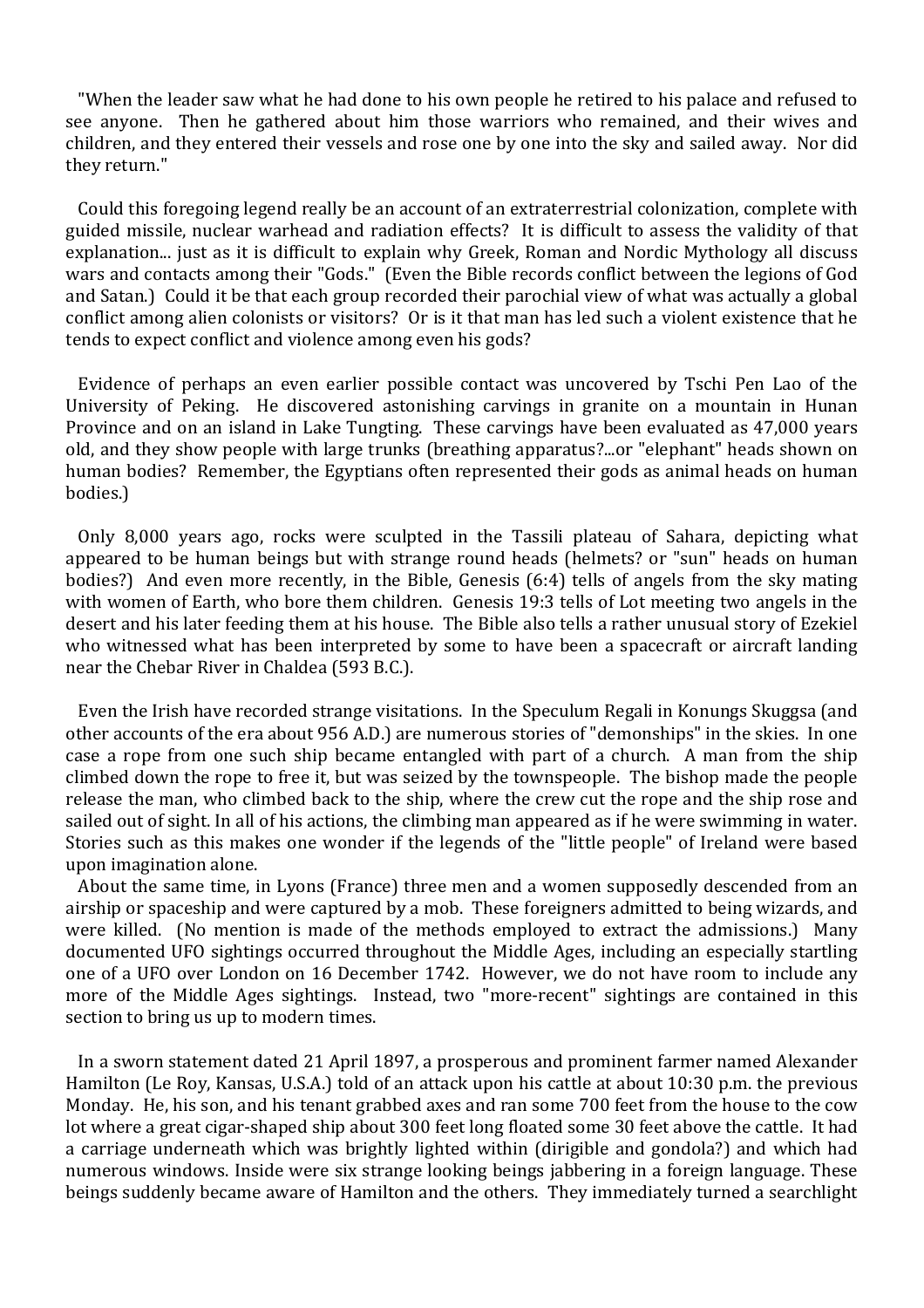on the farmer, and also turned on some power which sped up a turbine wheel (about 30 ft. diameter) located under the craft. The ship rose, taking with it a two-year old heifer which was roped about the neck by a cable of one-half inch thick, red material. The next day a neighbor, Link Thomas, found the animal's hide, legs and head in his field. He was mystified at how the remains got to where they were because of the lack of tracks in the soft soil. Alexander Hamilton's sworn statement was accompanied by an affidavit as to his veracity. The affidavit was signed by ten of the local leading citizens.

On the evening of 4 November 1957 at Fort Itaipu, Brazil, two sentries noted a "new star" in the sky. The "star" grew in size and within seconds stopped over the fort. It drifted slowly downward, was as large as a big aircraft, and was surround by a strong orange glow. A distinct humming sound was heard, and then the heat struck. One sentry collapsed almost immediately, the other managed to slide to shelter under the heavy cannons where his loud cries awoke the garrison. While the troops were scrambling towards their battle stations, complete electrical failure occurred. There was panic until the lights came back on but a number of men still managed to see an orange glow leaving the area at high speed. Both sentries were found badly burned...one unconscious and the other incoherent, suffering from deep shock.

Thus, UFO sightings not only appear to extend back to 47,000 years through time but also are global in nature. One has the feeling that this phenomenon deserves some sort of valid scientific investigation, even if it is a low level effort.

### **33.3 SOME THEORIES AS TO THE NATURE OF THE UFO PHENOMENON**

There are very few cohesive theories as to the nature of UFO's. Those theories that have been advanced can be collected in five groups:

a. Mysticism

b. Hoaxes, and rantings due to unstable personalities

c. Secret Weapons

d. Natural Phenomena

e. Alien visitors

#### **Mysticism**

It is believed by some cults that the mission of UFO's and their crews is a spiritual one, and that all materialistic efforts to determine the UFO's nature are doomed to failure.

#### **Hoaxes and Rantings due to Unstable Personalities**

Some have suggested that all UFO reports were the results of pranks and hoaxes, or were made by people with unstable personalities. This attitude was particularly prevalent during the time period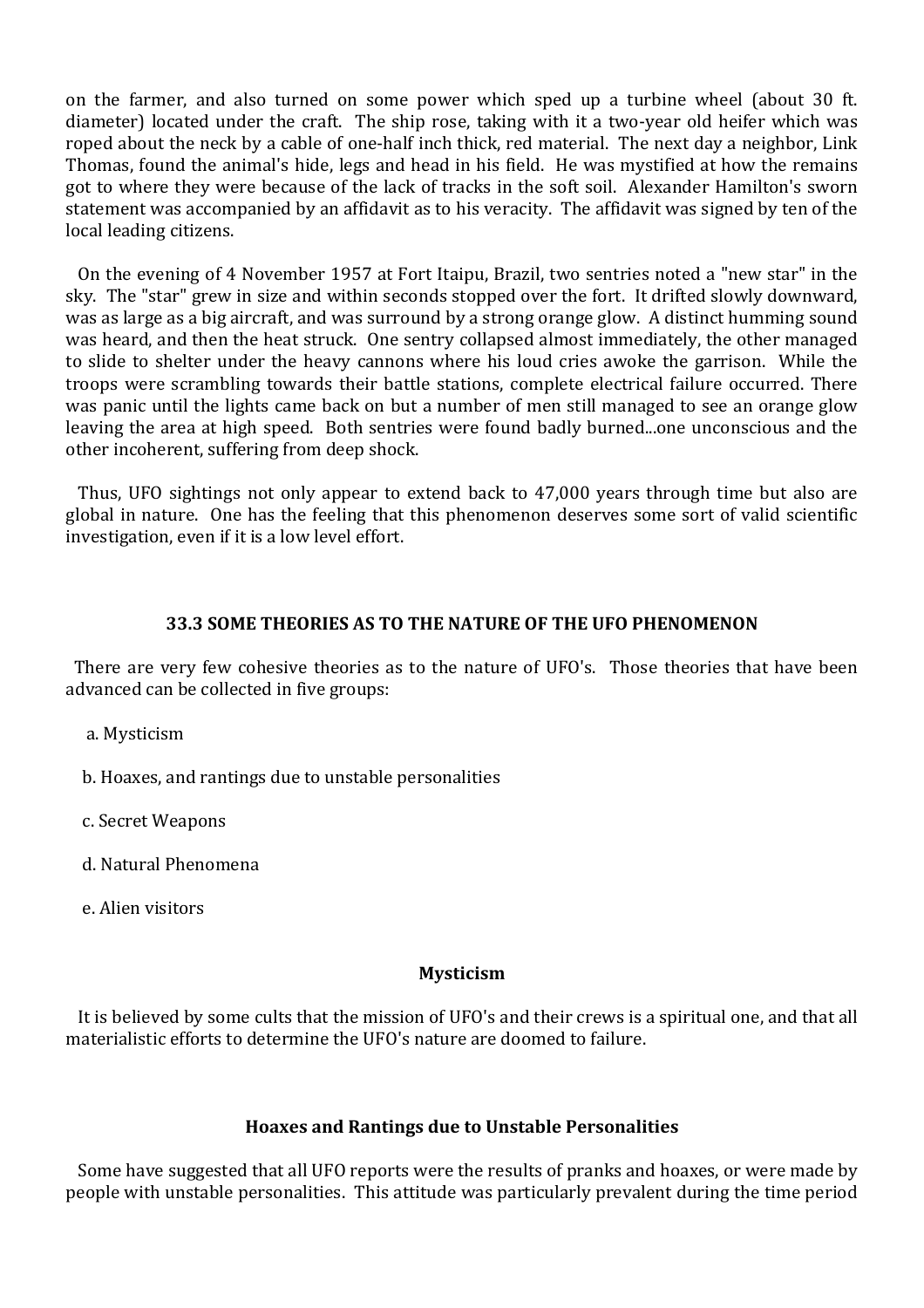when the Air Force investigation was being operated under the code name of Project Grudge. A few airlines even went as far as to ground every pilot who reported seeing a "flying saucer." The only way for the pilot to regain flight status was to undergo a psychiatric examination. There was a noticeable decline in pilot reports during this time interval, and a few interpreted this decline to prove that UFO's were either hoaxes or the result of unstable personalities. It is of interest that NICAP (The National Investigations Committee on Aerial Phenomena) even today still receives reports from commercial pilots who neglect to notify either the Air Force or their own airline.

There are a number of cases which indicate that not all reports fall in the hoax category. We will examine one such case now. It is the Socorro, New Mexico sighting made by police Sergeant Lonnie Zamora. Sergeant Zamora was patrolling the streets of Socorro on 24 April 1964 when he saw a shiny object drift down into an area of gullies on the edge of town. He also heard a loud roaring noise which sounded as if an old dynamite shed located out that way had exploded. immediately radioed police headquarters, and drove out toward the shed. Zamora was forced to stop about 150 yards away from a deep gully in which there appeared to be an overturned car. He radioed that he was investigating a possible wreck, and then worked his car up onto the mesa and over toward the edge of the gully. He parked short, and when he walked the final few feet to the edge, he was amazed to see that it was not a car but instead was a weird eggshaped object about fifteen feet long, white in color and resting on short, metal legs. Beside it, unaware of his presence were two humanoids dressed in silvery coveralls. They seemed to be working on a portion of the underside of the object. Zamora was still standing there, surprised, when they suddenly noticed him and dove out of sight around the object. Zamora also headed the other way, back toward his car. He glanced back at the object just as a bright blue flame shot down from the underside. Within seconds the eggshaped thing rose out of the gully with "an ear-splitting roar." The object was out of sight over the nearby mountains almost immediately, and Sergeant Zamora was moving the opposite direction almost as fast when he met Sergeant Sam Chavez who was responding to Zamora's earlier radio calls. Together they investigated the gully and found the bushes charred and still smoking where the blue flame had jetted down on them. About the charred area were four deep marks where the metal legs had been. Each mark was three and one half inches deep, and was circular in shape. The sand in the gully was very hard packed so no sign of the humanoids' footprints could be found. An official investigation was launched that same day, and all data obtained supported the stories of Zamora and Chavez. It is rather difficult to label this episode a hoax, and it is also doubtful that both Zamora and Chavez shared portions of the same hallucination.

#### **Secret Weapons**

A few individuals have proposed that UFO's are actually advanced weapon systems, and that their natures must not be revealed. Very few people accept this as a credible suggestion.

#### **Natural\*Phenomena**

It has also been suggested that at least some, and possibly all, of the UFO cases were just misinterpreted manifestations of natural phenomena. Undoubtedly this suggestion has some merit. People have reported, as UFO's, objects which were conclusively proven to be balloons (weather and skyhook), the planet Venus, man-made artificial satellites, normal aircraft, unusual cloud formations, and lights from ceilometers (equipment projecting light beams on cloud bases to determine the height of the aircraft visual ceiling). It is also suspected that people have reported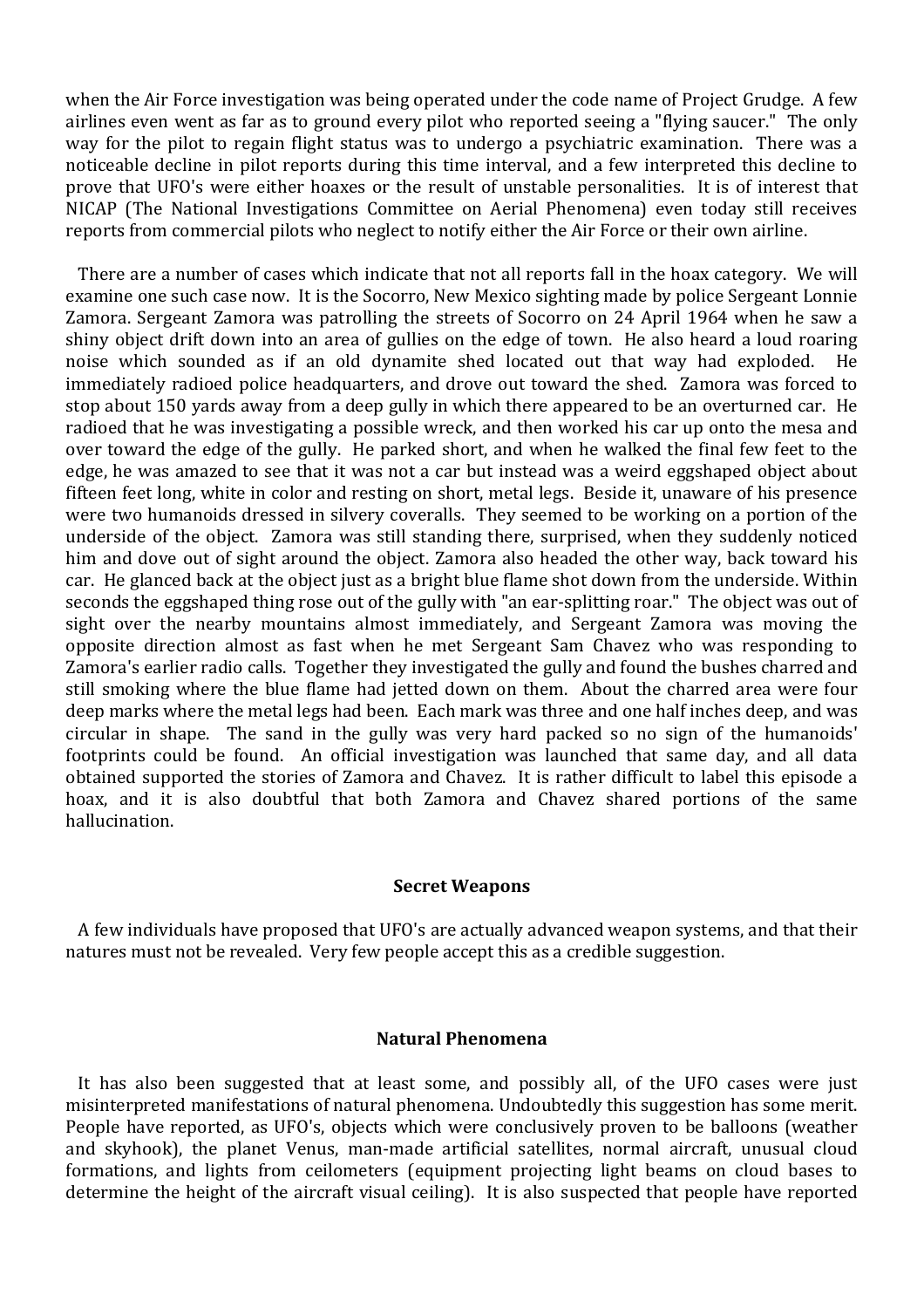mirages, optical illusions, swamp gas and ball lightning (a poorly-understood discharge of electrical energy in a spheroidal or ellipsoidal shape...some charges have lasted for up to fifteen minutes but the ball is usually no bigger than a large orange.) But it is difficult to tell a swamp dweller that the strange, fast-moving light he saw in the sky was swamp gas; and it is just as difficult to tell a farmer that a bright UFO in the sky is the same ball lightning that he has seen rolling along his fence wires in dry weather. Thus accidental misidentification of what might well be natural phenomena breeds mistrust and disbelief; it leads to the hasty conclusion that the truth is deliberately not being told. One last suggestion of interest has been made, that the UFO's were plasmoids from space...concentrated blobs of solar wind that succeeded in reaching the surface of the Earth. Somehow this last suggestion does not seem to be very plausible; perhaps because it ignores such things as penetration of Earth's magnetic field.

#### **Alien Visitors**

The most stimulating theory for us is that the UFO's are material objects which are either "Manned" or remote-controlled by beings who are alien to this planet. There is some evidence supporting this viewpoint. In addition to police Sergeant Lonnie Zamora's experience, let us consider the case of Barney and Betty Hill. On a trip through New England they lost two hours on the night of 19 September 1961 without even realizing it. However, after that night both Barney and Betty began developing psychological problems which eventually grew sufficiently severe that they submitted themselves to psychiatric examination and treatment. During the course of treatment hypnotherapy was used, and it yielded remarkably detailed and similar stories from both Barney and Betty. Essentially they had been hypnotically kidnapped, taken aboard a UFO, submitted to two-hour physicals, and released with posthypnotic suggestions to forget the entire incident. The evidence is rather strong that this is what the Hills, even in their subconscious, believe happened to them. And it is of particular importance that after the "posthypnotic block" was removed, both of the Hills ceased having their psychological problems.

The Hill's description of the aliens was similar to descriptions provided in other cases, but this particular type of alien appears to be in the minority. The most commonly described alien is about three and one-half feet tall, has a round head (helmet?), arms reaching to or below his knees, and is wearing a silvery space suit or coveralls. Other aliens appear to be essentially the same as Earthmen, while still others have particularly wide (wrap around) eyes and mouths with very thin lips. And there is a rare group reported as about four feet tall, weight of around 35 pounds, and covered with thick hair or fur (clothing?). Members of this last group are described as being extremely strong. If such beings are visiting Earth, two questions arise: 1) why haven't there been any accidents which have revealed their presence, and 2) why haven't they attempted to contact us officially? The answer to the first question may exist partially in Sergeant Lonnie Zamora's experience, and may exist partially in the Tunguska meteor discussed in Chapter XXIX. In that chapter it was suggested that the Tunguska meteor was actually a comet which exploded in the atmosphere, the ices melted and the dust spread out. Hence, no debris! However, it has also been suggested that the Tunguska meteor was actually an alien spacecraft that entered the atmosphere to rapidly, suffered mechanical failure, and lost its power supply and/or weapons in a nuclear explosion. While that hypothesis may seem far fetched, sample of tree rings from around the world reveal that, immediately after the Tunguska meteor explosion, the level of radioactivity in the world rose sharply for a short period of time. It is difficult to find a natural explanation for that increase in radioactivity, although the suggestion has been advanced that enough of the meteor's great kinetic energy was converted into heat (by atmospheric friction) that a fusion reaction occurred. This still leaves us with no answer to the second question: why no contact? That question is very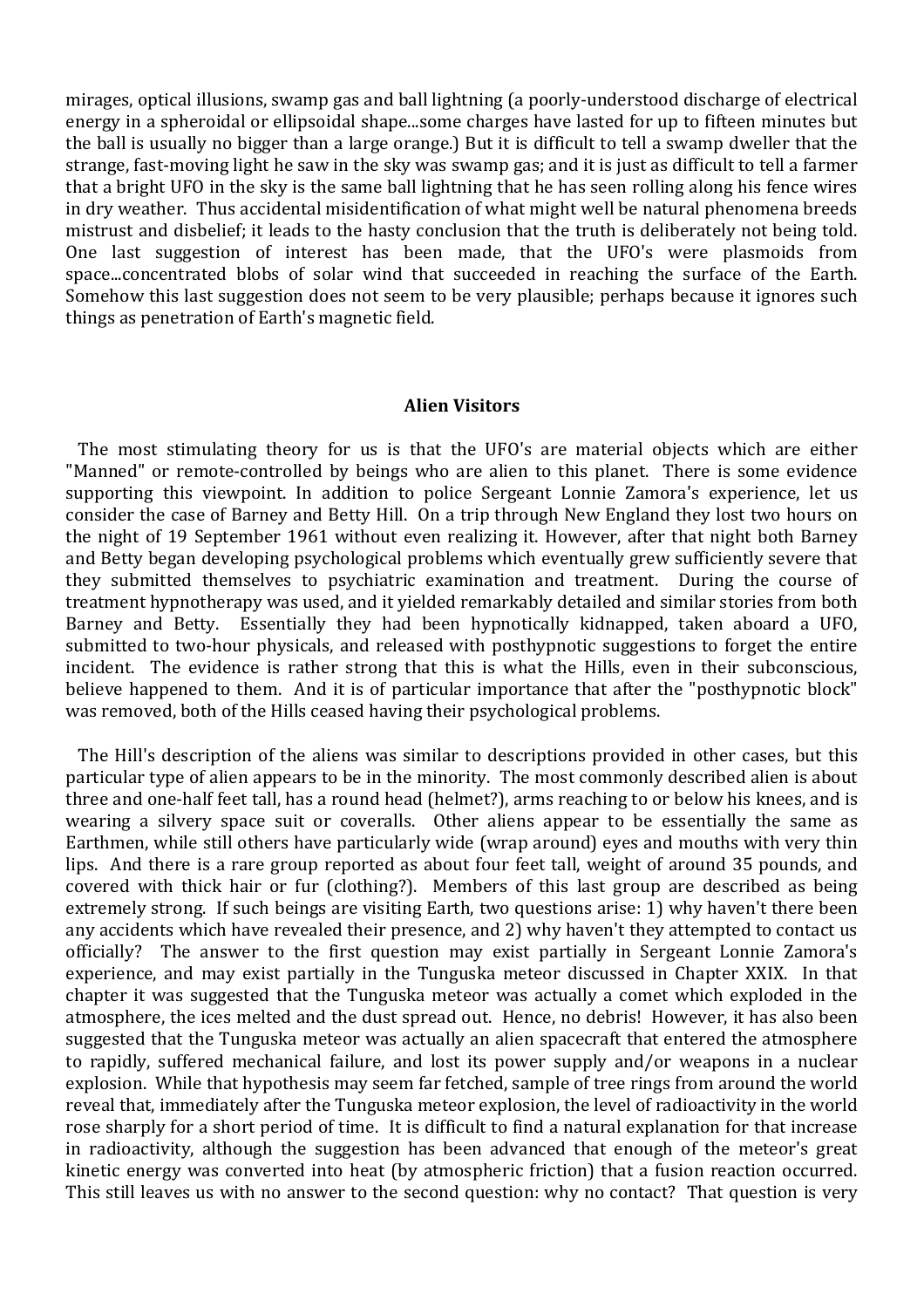easy to answer in several ways: 1) we may be the object of intensive sociological and psychological study. In such studies you usually avoid disturbing the test subjects' environment; 2) you do not "contact" a colony of ants, and humans may seem that way to any aliens (variation: a zoo is fun to visit, but you don't "contact" the lizards); 3) such contact may have already taken place secretly; and 4) such contact may have already taken place on a different plane of awareness and we are not yet sensitive to communications on such a plane. These are just a few of the reasons. You may add to the list as you desire.

#### **33.4 HUMAN FEAR AND HOSTILITY**

Besides the foregoing reasons, contacting humans is downright dangerous. Think about that for a moment! On the microscopic level our bodies reject and fight (through production antibodies) any alien material; this process helps us fight off disease but it also sometimes results in allergic reactions to innocuous materials. On the macroscopic (psychological and sociological) level we are antagonistic to beings that are "different". For proof of that, just watch how an odd child is treated by other children, or how a minority group is socially deprived, or how the Arabs feel about the Israelis (Chinese vs. Japanese, Turks vs. Greeks, etc.) In case you are hesitant to extend that concept to the treatment of aliens let me point out that in very ancient times, possible extraterrestrials may have been treated as Gods but in the last two thousand years, the evidence is that any possible aliens have been ripped apart by mobs, shot and shot at, physically assaulted, and in general treated with fear and aggression. In Ireland about 1,000 A.D., supposed airships were treated as "demon-ships." In Lyons, France, "admitted" space travelers were killed. More recently, on 24 July 1957 Russian anti-aircraft batteries on the Kouril Islands opened fire on UFO's. Although all Soviet anti-aircraft batteries on the Islands were in action, no hits were made. The UFO's were luminous and moved very fast. We too have fired on UFO's. About ten o'clock one morning, a radar site near a fighter base picked up a UFO doing 700 mph. The UFO then slowed to 100 mph, and two F-86's were scrambled to intercept. Eventually one F-86 closed on the UFO at about 3,000 feet altitude. The UFO began to accelerate away but the pilot still managed to get within 500 yards of the target for a short period of time. It was definitely saucer-shaped. As the pilot pushed the F-86 at top speed, the UFO began to pull away. When the range reached 1,000 yards, the pilot armed his guns and fired in an attempt to down the saucer. He failed, and the UFO pulled away rapidly, vanishing in the distance. This same basic situation may have happened on a more personal level. On Sunday evening 21 August 1955, eight adults and three children were on the Sutton Farm (one-half mile from Kelly, Kentucky) when, according to them, one of the children saw a brightly glowing UFO settle behind the barn, out of sight from where he stood. Other witnesses on nearby farms also saw the object. However, the Suttons dismissed it as a "shooting star," and did not investigate. Approximately thirty minutes later (at  $8$  p.m.), the family dogs began barking so two of the men went to the back door and looked out. Approximately 50 feet away and coming toward them was a creature wearing a glowing silvery suit. It was about three and one-half feet tall with a large round head and very long arms. It had large webbed hands which were equipped with claws. The two Suttons grabbed a twelve gauge shotgun and a 22 caliber pistol, and fired at close range. They could hear the pellets and bullet ricochet as if off of metal. The creature was knocked down, but jumped up and scrambled away. The Suttons retreated into the house, turned off all inside lights, and turned on the porch-light. At that moment, one of the women who was peeking out of the dining room window discovered that a creature with some sort of helmet and wide slit eyes was peeking back at her. She screamed, the men rushed in and started shooting. The creature was knocked backwards but again scrambled away without apparent harm. More shooting occurred (a total of about 50 rounds) over the next 20 minutes and the creatures finally left (perhaps feeling unwelcome?) After about a two hour wait (for safety), the Suttons left too. By the time the police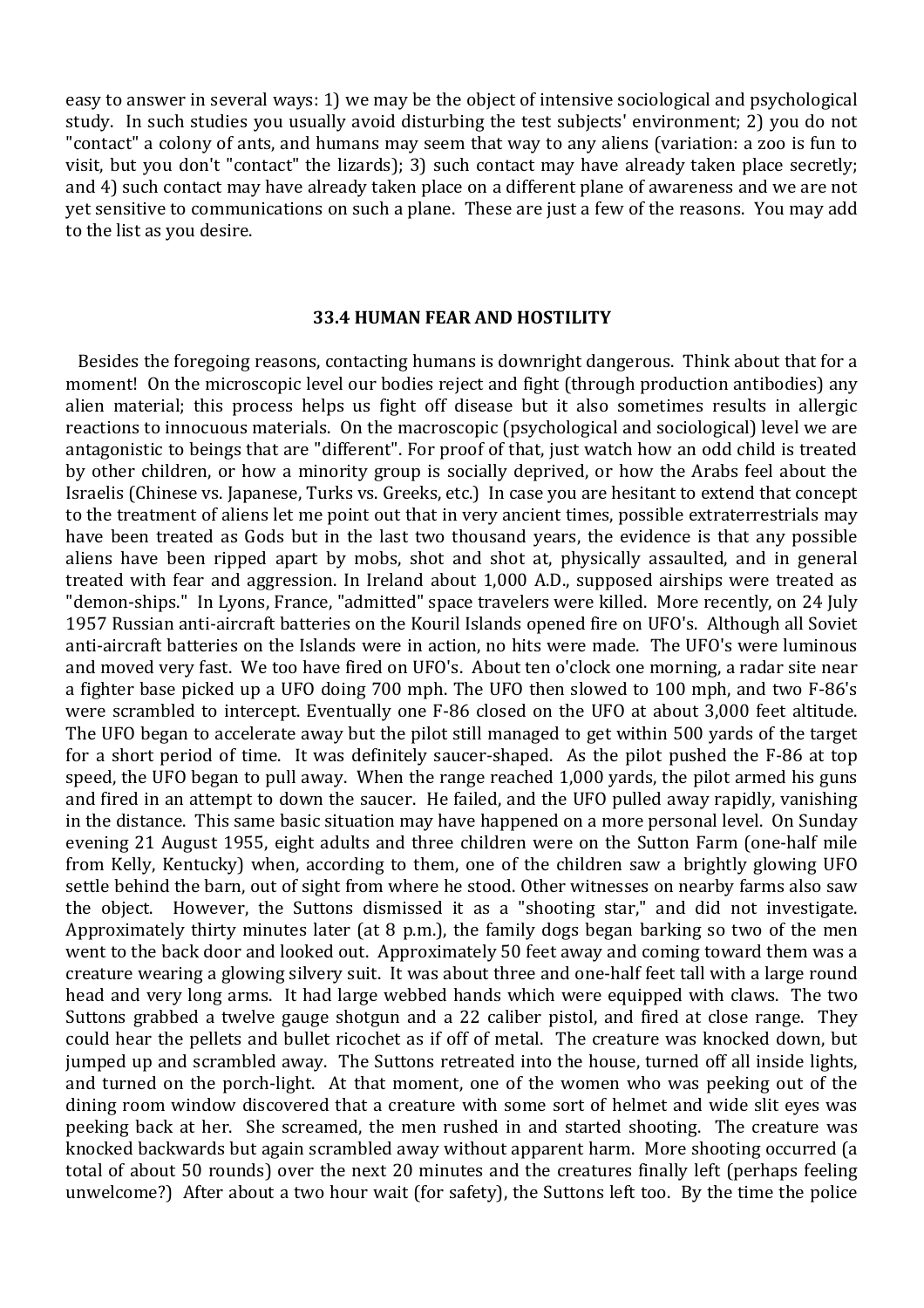got there, the aliens were gone but the Suttons would not move back to the farm. They sold it and departed. This reported incident does bear out the contention though that humans are dangerous. At no time in the story did the supposed aliens shoot back, although one is left with the impression that the described creatures were having fun scaring humans.

#### **33.5 ATTEMPTS AT SCIENTIFIC APPROACHES**

In any scientific endeavor, the first step is to acquire data, the second step to classify the data, and the third step to form hypothesis. The hypothesis are tested by repeating the entire process, with each cycle resulting in an increase in understanding (we hope). The UFO phenomenon does not yield readily to this approach because the data taken so far exhibits both excessive variety and vagueness. The vagueness is caused in part by the lack of preparation of the observer...very few people leave their house knowing that they are going to see a UFO that evening. Photographs are overexposed or underexposed, and rarely in color. Hardly anyone carries around a radiation counter or magnetometer. And, in addition to this, there is a very high level of "noise" in the data. The noise consists of mistaken reports of known natural phenomena, hoaxes, reports by unstable individuals and mistaken removal of data regarding possible unnatural or unknown natural phenomena (by overzealous individuals who are trying to eliminate all data due to known natural phenomena). In addition, those data, which do appear to be valid, exhibit an excessive amount of variety relative to the statistical samples which are available. This has led to very clumsy classification systems, which in turn provide quite unfertile ground for formulation of hypothesis.

# *Figure'33)1.'UFO:'Distance'of'observer'versus'estimated'diameter,'for'UFO's'which'are'lower'than'tree' height.'*

One hypothesis which looked promising for a time was that of ORTHOTENY (i.e., UFO sightings fall on "great circle" routes). At first, plots of sightings seemed to verify the concept of orthoteny but recent use of computers has revealed that even random numbers vield "great circle" plots as neatly as do UFO sightings.

There is one solid advance that has been made though. Jacques and Janine Vallee have taken a particular type of UFO - namely those that are lower than tree-top level when sighted - and plotted the UFO's estimated diameter versus the estimated distance from the observer. The result yields an average diameter of 5 meters with a very characteristic drop for short viewing distances, and rise for long viewing distances. This behavior at the extremes of the curve is well known to astronomers and psychologists as the "moon illusion." The illusion only occurs when the object being viewed is a real, physical object. Because this implies that the observers have viewed a real object, it permits us to accept also their statement that these particular UFO's had a rotational axis of symmetry.

Another, less solid, advance made by the Vallee's was their plotting of the total number of sightings per week versus the date. They did this for the time span from 1947 to 1962, and then attempted to match the peaks of the curve (every 2 years 2 months) to the times of Earth-Mars conjunction (every 2 years 1.4 months). The match was very good between 1950 and 1956 but was poor outside those limits. Also, the peaks were not only at the times of Earth-Mars conjunction but also roughly at the first harmonic (very loosely, every 13 months). This raises the question why should UFO's only visit Earth when Mars is in conjunction and when it is on the opposite side of the sun. Obviously, the conjunction periodicity of Mars is not the final answer. As it happens, there is an interesting possibility to consider. Suppose Jupiter's conjunctions were used; they are every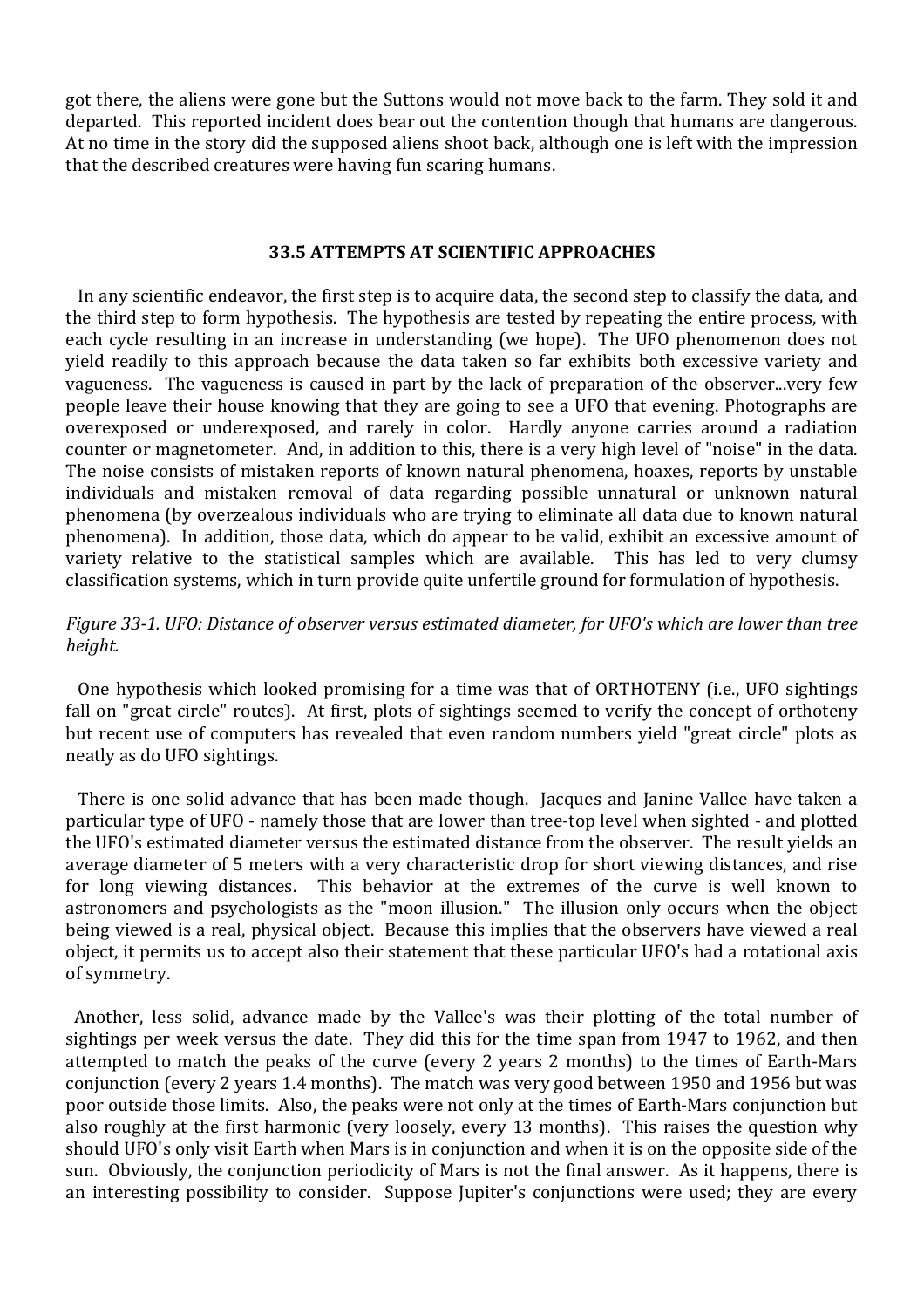13.1 months. That would satisfy the observed periods nicely, except for every even data peak being of different magnitude from every odd data peak. Perhaps a combination of Martian, Jovian, and Saturnian (and even other planetary) conjunctions will be necessary to match the frequency plot... if it can be matched (Figure 33-2).

*Figure 33-2. Cycles of activity, mathematically corrected for long term "Strong Trends". which are lower than tree height.* 

Further data correlation is quite difficult. There are a large number of different saucer shapes but this may mean little. For example, look at the number of different types of aircraft which are in use in the ILS. Air Force alone.

It is obvious that intensive scientific study is needed in this area; no such study has yet been undertaken at the necessary levels of intensity and support. One thing that must be guarded against in any such study is the trap of implicitly assuming that our knowledge of Physics (or any other branch of science) is complete. An example of one such trap is selecting a group of physical laws which we now accept as valid, and assume that they will never be superseded. Five such laws might  $he:$ 

1) Every action must have an opposite and equal reaction.

2) Every particle in the universe attracts every other particle with a force proportional to the product of the masses and inversely as the square of the distance.

3) Energy, mass and momentum are conserved.

4) No material body can have a speed as great as c, the speed of light in free space.

 $\overline{5}$ ) The maximum energy, E, which can be obtained from a body at rest is E=mc2, where m is the rest mass of the body.

Laws numbered 1 and 3 seem fairly safe, but let us hesitate and take another look. Actually, law number 3 is only valid (now) from a relativistic viewpoint; and for that matter so are laws 4 and 5. But relativity completely revised these physical concepts after 1915, before then Newtonian mechanics were supreme. We should also note that general relativity has not yet been verified. Thus we have the peculiar situation of five laws which appear to deny the possibility of intelligent alien control of UFO's, yet three of the laws are recent in concept and may not even be valid. Also, law number 2 has not yet been tested under conditions of large relative speeds or accelerations. We should not deny the possibility of alien control of UFO's on the basis of preconceived notions not established as related or relevant to the UFO's.

#### **33.6 CONCLUSION**

From available information, the UFO phenomenon appears to have been global in nature for almost 50,000 years. The majority of known witnesses have been reliable people who have seen easily-explained natural phenomena, and there appears to be no overall positive correlation with population density. The entire phenomenon could be psychological in nature but that is quite doubtful. However, psychological factors probably do enter the data picture as "noise." The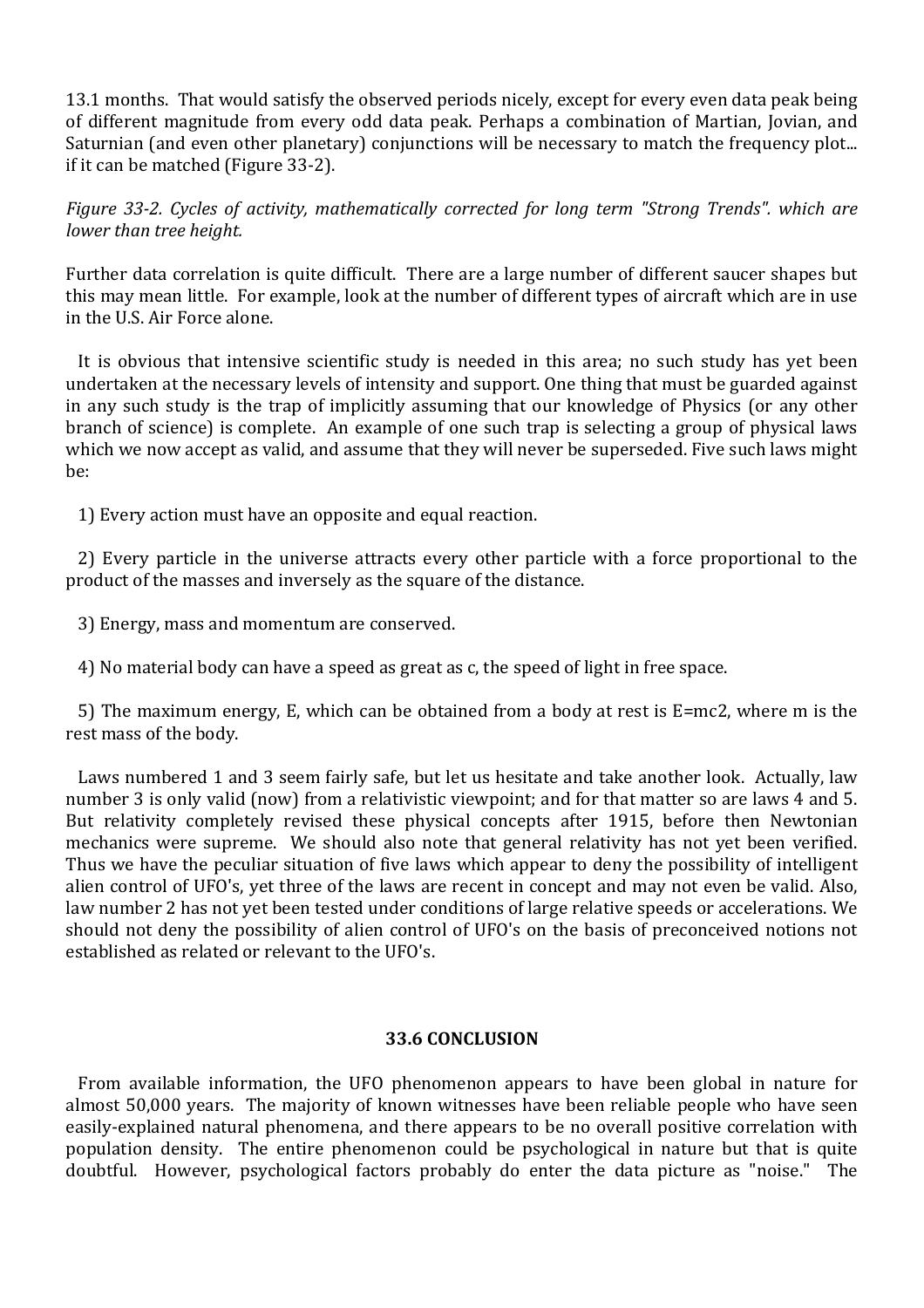phenomenon could also be entirely due to known and unknown phenomena (with some psychological "noise" added in) but that too is questionable in view of some of the available data.

This leaves us with the unpleasant possibility of alien visitors to our planet, or at least of alien controlled UFO's. However, the data are not well correlated, and what questionable data there are suggest the existence of at least three and maybe four different groups of aliens (possibly at different stages of development). This too is difficult to accept. It implies the existence of intelligent life on a majority of the planets in our solar system, or a surprisingly strong interest in Earth by members of other solar systems.

A solution to the UFO problem may be obtained by the long and diligent effort of a large group of well financed and competent scientists, unfortunately there is no evidence suggesting that such an effort is going to be made. However, even if such an effort were made, there is no guarantee of success because of the isolated and sporadic nature of the sightings. Also, there may be nothing to find, and that would mean a long search with no proof at the end. The best thing to do is to keep an open and skeptical mind, and not take an extreme position on any side of the question.

#### **REFERENCES**

33-1. Davison, L. Flying saucers: AN Analysis of the Air Force Project Blue Book Special Report No. 14. (Third Edition) Ramsey, New Jersey: Ramsey-Wallace Corp., July 1966

33-2. Edwards, F. Flying Saucers - Serious Business. New York: Bantam Press, 1966

33-3. Fuller, J. "Flying Saucer Fiasco" Look. 14 May 1968, 58.

33-4. The Interrupted Journey, New York: Dial Press, 1966.

33-5. Hall, R. (editor). The UFO Evidence. Washington, D.C.: National Investigations Committee on Aerial Phenomena, May, 1964.

33-6. Jung, C. Flying Saucers; A Modern Myth of Things Seen in the Skies. Translated by R.F. Hull. New York: Harcourt, Brace and Company, 1959.

33-7. Kehoe, D. The Flying Saucer Conspiracy. New York: G.P. Putnam's Sons, 1955.

33-8. Flying Saucers: Top Secret. New York: G.P. Putnam's Sons, 1960.

33-9. Lorenzen, C. The Great Flying Saucer Hoax. New York: William Frederick Press, 1962.

33-10. Markowitz, W. "The Physics and Metaphysics of Unidentified Flying Objects," Science. 15 September 1967, 1274.

33-11. Menzel, D. and L. Boyd. The World of Flying Saucers: A Scientific Examination of a Major Myth of the Space Age. Garden City, New York: Doubleday, 1963.

33-12. Michel, A. Flying Saucers and the Straight Line Mystery. New York: Criterion Books, 1958.

33-13. Ruppelt, E. The Report on Unidentified Flying Objects. Garden City, New York: Doubleday, 1956.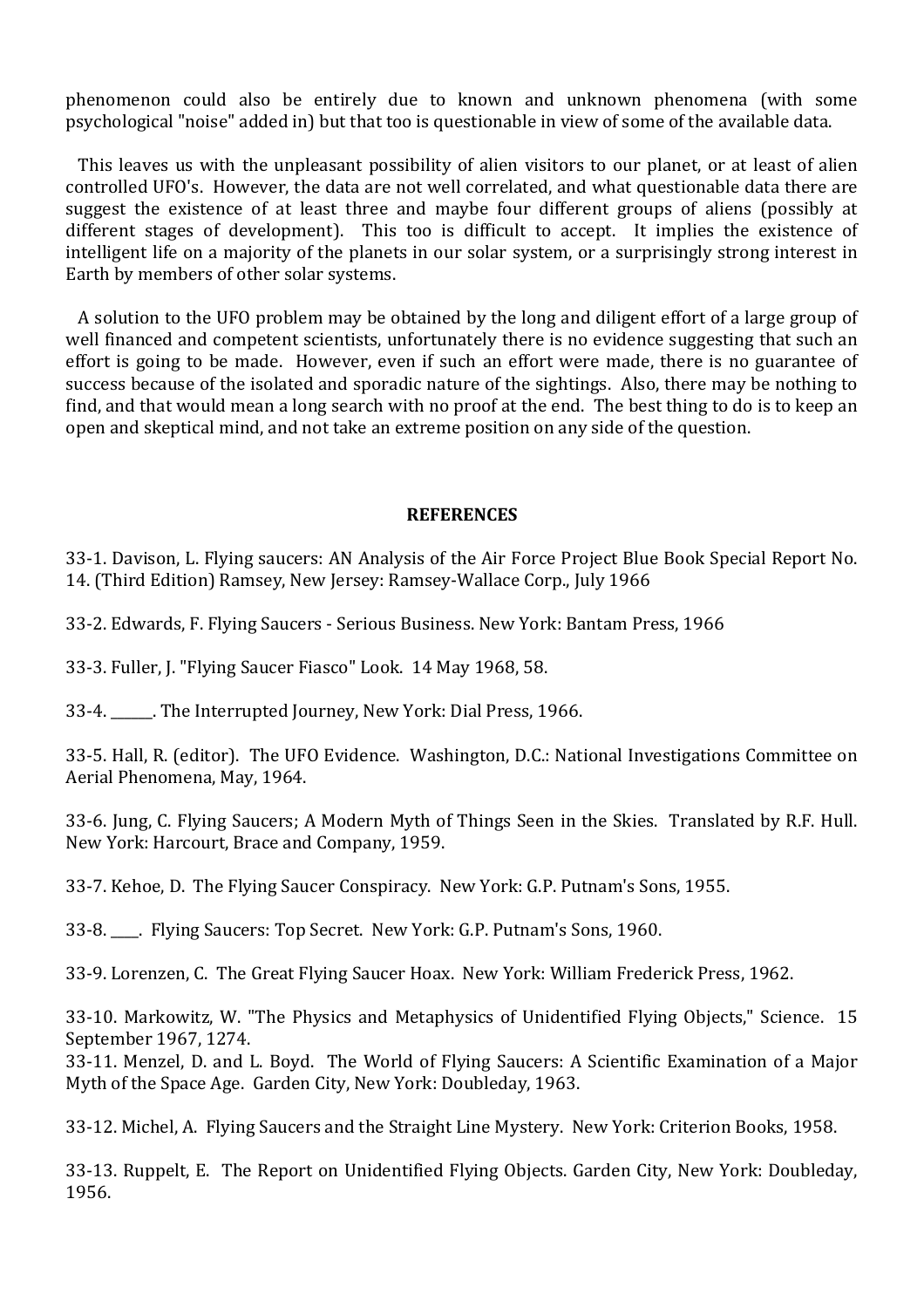33-14. Tacker, L. Flying Saucers and the U.S. Air Force. Princeton, New Jersey: D. Van Nostrand, 1960.

33-15. Terry, D. "No Swamp Gas for Him, Thank You," St. Louis Dispatch, 2 June 1966, 4F.

33-16. Vallee, J. Anatomy of a Phenomenon: Unidentified Objects in Space - A Scientific Appraisal. Chicago: Henry Regenry, 1965.

33-17. Vallee, J. and J. Vallee. Flying Saucers a Challenge to Science. New York: Henry Regenry, 1966.

33-18. Whitney, D. Flying Saucers. New York: Cowles Communications, 1967.

;==================================

# (Chapter 33 of "Introductory Space Science" Physics 370 **Fall Quarter 1970)**

# 33.1 Introduction

In this text, an attempt has been made to discuss all observable phenomena from the surface of the sun to the surface of the planets, particularly the planet Earth. It must be admitted, however, that some phenomena have been overlooked and that others are not presently explainable. In this latter category we find "Unidentified Aerial Phenomena."

This is a very broad, all-inclusive subject since the "unidentified" depends on the experience and education of the observer--to an aborigine, an airplane may be "unidentified" while to the meteorologist even such rare phenomena as noctilucent clouds and ball lightning may be "identifiable." Thus sightings of "unidentified aerial phenomena" must be reported completely and investigated carefully to determine if they are indeed "unidentifiable." There have been thousands of reports of "unidentified aerial phenomena" in the past quarter century and a number of these reports are still listed as "unidentifiable." This may be due to poor reporting, incomplete investigation, or to deficiencies in our understanding of the atmosphere and the universe at large. The possibility that our scientific knowledge could be increased by study of these phenomena has led several organizations to explore the subject further.

The popular literature uses the more restrictive term "Unidentified Flying Objects" instead of the general "Unidentified Aerial Phenomena." Although there is insufficient evidence that the phenomena are real physical "objects" or indeed that they are "flying", we will adopt the popular terminology to avoid confusion. Consequently we will define an "Unidentified Flying Object" (UFO) as any reported aerial phenomenon or object which is unknown or appears out of the ordinary to the observer.

While there are purported UFO reports dating from ancient times, the subject of UFOs really was thrust upon the American public shortly after World War II when Kenneth Arnold on 24 June 1947 reported seeing nine "saucer like" objects near Mount Rainier. This was the first in a series of UFO reports which has continued to the present. The newly organized U.S. Air Force was assigned the mission of determining if the UFOs represented a threat to the national security. The investigation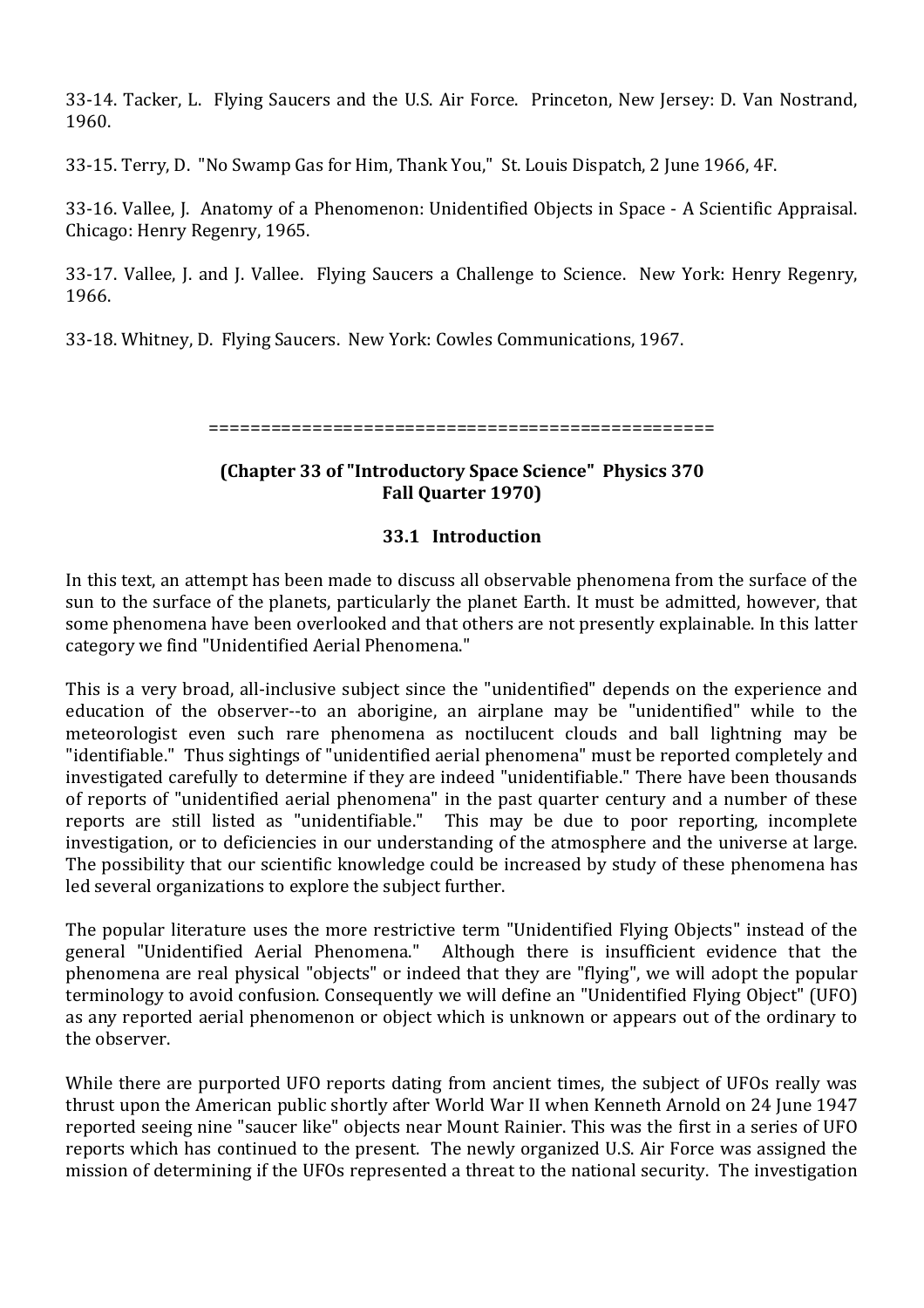was conducted under Project Sign, later Project Grudge, and finally Project Blue Book which ended on 17 December 1969.

Because of a rash of UFO reports in 1952 and fears that military communications channels could be clogged by enemy instigated UFO reports, a special scientific panel chaired by the late Dr. H, P. Robertson was established under government sponsorship in January 1953 to study the UFO problem. The panel concluded that there was no evidence in the available data that UFOs were a threat to national security. These scientists recommended that a campaign be conducted to produce better public understanding of the situation and also to remove the aura of mystery surrounding the subject. This latter goal has not yet been completely achieved.

#### **FALL SEMESTER 1970**

QQQQQQQQQQQQQQQQQQQQQQQQQQQQQQQQQQQQQQQQQQQQQQQQQQQQQQQQQQQQQQQQQQQQQQQQQQQQ

After this, Project Blue Book continued to receive and evaluate UFO reports, but the conclusions reached were not always accepted by "UFO-logists" and the general public. The Air Force was often accused of trying to cover up the UFO problem and of withholding information allegedly indicating that UFOs are extraterrestrial. Consequently, a panel headed by Dr. Brian O'Brien was empowered to review Project Blue Book in 1966. While this commission reaffirmed that there was no apparent security threat posed by the existence of unexplained UFO reports, it suggested that a detailed study of some of the reports might produce something of scientific value. The commission recommended that a few selected universities be engaged to provide scientific teams for prompt investigation of selected UFO sightings. Consequently, in 1966, the U.S. Air Force sponsored a \$500,000 investigation led by Dr. Edward U. Condon of the University of Colorado to make a scientific investigation of UFOs, not necessarily to identify UFOs but only to determine if there is scientific merit in the study of them.

# **33.2 Hypotheses to Explain UFOs**

In any scientific investigation, we establish an hypothesis or hypotheses, collect data, analyze the data in light of our hypotheses and then refute or confirm our hypotheses or conclude that we have insufficient data to do either.

Approximately 6% of the UFO reports collected by Project Blue Book are officially listed as "unexplained." If we propose to "explain" these remaining cases we must first set up a list of possible explanations. There is always the danger in this procedure that the true explanation for a particular event is not contained in the given set of a priori hypo-theses. With this note of caution before us, we adopt a set of hypotheses proposed by Dr. James McDonald of the University of Arizona:

- 1. Hoaxes, fabrications, and frauds.
- 2. Hallucinations, mass hysteria, rumor phenomena.
- 3. Advanced terrestrial technologies.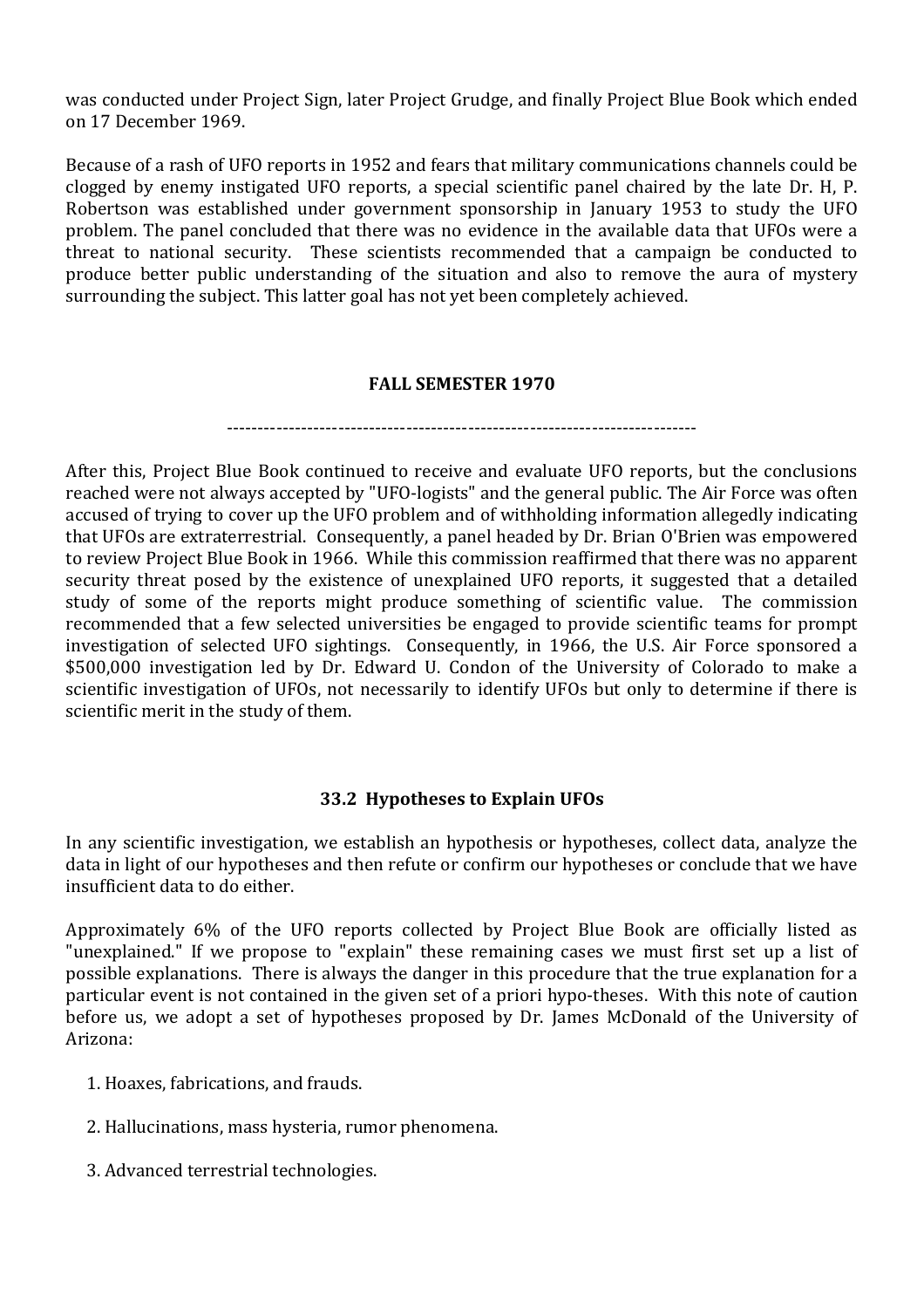4. Lay misinterpretations of well understood physical phenomena.

- 5. Poorly understood physical phenomena.
- 6. Poorly understood psychological phenomena.
- 7. Extraterrestrial visitation.
- 8. Messengers of salvation and occult truth.

Let us examine each of these in light of the data collected over the past twenty-plus vears.

1. Hoaxes, fabrications, and frauds. There is no question that some UFO reports are hoaxes, fabrications, and frauds perpetrated by persons playing pranks with candles in plastic cleaning bags, persons faking photographs, persons seeking notoriety or recognition, and practical jokers. The UFO literature is replete with examples of all types. However, confirmed hoaxes are only a small percentage of the total number of UFO reports. Most reports are by reliable witnesses and show no evidence of fabrication or fraud.

2. Hallucinations, mass hysteria, rumor phenomena. There is evidence that UFO reports occur in waves and that a rash of sightings in a localized area may be due to increased public sensitivity to an initial report. Some reports received at these times may indeed be inspired by the increased attention to UFOs and not true sightings at all. However, the large number of multi-observer reports from independent observers, and reports from military personnel, airline pilots, policemen, scientists and other qualified witnesses makes it unlikely that many UFO reports are the results of hallucinations, mass hysteria, and rumor phenomena. Psychologists and sociologists are unable to estimate what portion of UFO reports may be due to such causes but analysis of the credentials of witnesses in most reports would indicate that the number must be small.

3. Advanced terrestrial technologies (e.g. test vehicles, satellites, reentry phenomena, secret weapons). The noted space scientist Arthur C. Clarke has observed that any sufficiently advanced technology will appear indistinguishable from magic. Thus advanced terrestrial technologies are certainly the cause of some reports. The reported characteristics of UFOs do not appear to have changed markedly over the years while man has made great technological progress. Thus while some current UFO reports may be attributable to space vehicle reentries or satellite launches, the reports in the forties and early fifties cannot be attributed to these causes. Similarly, advanced weapon systems in the development and test stages (secret weapons) now would give rise to a different type of UFO report from those of earlier eras. The variety and world-wide distribution of UFO reports make it unlikely that the reports are due to sightings of products of an advanced terrestrial technology.

4. Lay misinterpretations of well-understood physical phenomena (e.g. meteorological, astronomical, optical). From our definition of UFOs it is obvious that a large number of reports will fall in this category. Misidentification of aircraft landing lights, blinking and flashing lights during aerial refueling operations, weather balloons, meteors, movements of the planets Venus and Jupiter, searchlight reflections on low cloud ceilings and lens flares in photographs are a few possibilities. The reader can undoubtedly suggest others and find still more in the UFO literature. In his

article. "The Physics and Metaphysics of Unidentified Flying Object Dr. William Markowitz discusses the UFO problem in light of the currently accepted physical laws. In particular, he considers the following five basic laws: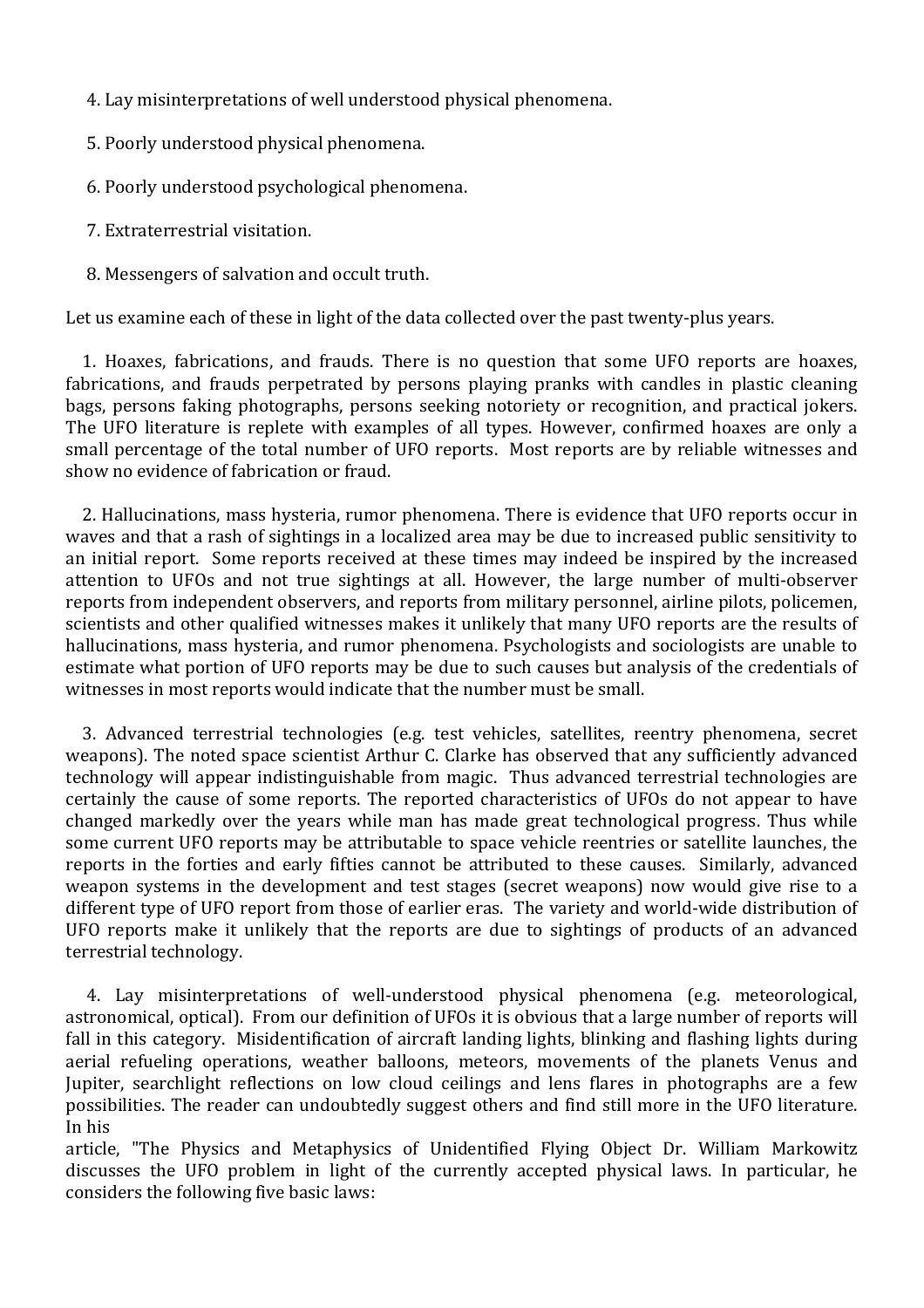- a. Every action must have an equal and opposite reaction.
- b. Every particle in the universe attracts every other particle with a force proportional to the product of their masses and inversely as the square of the distance between them.
- c. Momentum and mass-energy are conserved.
- d. No material body can travel at c, the speed of light in free space.
- e. The maximum energy which can be obtained from a body at rest is governed by Einstein's famous equation.  $E = mc^2$

To date these laws have enabled physicists to predict and control many phenomena for practical purposes. They can also be valuable in analyzing UFO reports. The details in most UFO reports do not cause any conflict with these laws and lead us to conclude that UFOs may well just be misidentified ordinary phenomena. However, some reports seem at variance with one or more of these laws, leading us to question either the reliability of the UFO reports or the reliability of our physical laws. Since our physical laws are more firmly established both in theory and by experiment, the validity of the physical law is usually a more acceptable alternative to the scientist. We must realize, however, that any physical law may be subject to change with the discovery of new evidence.

5. Poorly understood physical phenomena (e.g. rare atmospheric electrical effects, cloud phenomena, plasmas of natural or technological origin). Attempting to explain UFO reports by some poorly understood phenomenon is risky at best, and probably is impossible until the phenomenon is better understood. Lenticular clouds as explanations for certain UFO reports may be on firm grounds, but attempts to explain UFOs in terms of mirages, ball lightning (a sphereshaped plasma blob usually associated with electrical storms), atmospheric inversion layers, or anomalous propagation of radar signals are much less tenable. Some UFO reports may be explainable by these phenomena, but it is impossible to make positive identifications based on our present limited understanding of the phenomena. Consequently, all such explanations should be considered only tentative. There may be still other atmospheric phenomena which are observed so rarely that they remain uninvestigated and unnamed.

6. Poorly understood psychological phenomena. Psychologists are the first to admit that there are many aspects of psychic phenomena that have not been adequately explored. Few data are available to determine how these phenomena may relate to the UFO problem, but we must at least allow for the possibility that there may be some effects.

7. Extraterrestrial visitation. Dr. Condon states in the summary of Scientific Study of Unidentified Flying Objects that convincing and unequivocal evidence of extraterrestrial visitation would be the greatest single scientific discovery in the history of mankind. While this may be a slight exaggeration, it at least points out why this hypothesis adds so much excitement and controversy to the UFO problem. Despite numerous UFO reports concerning purported space vehicles and alien visitors, there remains doubt as to the veracity of these reports. Such reports do, however, contain a number of strange elements that are verifiable. One would prefer hard evidence in the form of a tail fin, a jettisoned propulsion unit, a crashed UFO, several good photographs, etc. Such physical evidence does not seem to exist, despite stories to the contrary. Several scientists have concluded that the priori probability of extraterrestrial visitation appears to be exceedingly low in terms of present scientific knowledge. Although no conclusive proof as to the validity of this hypothesis can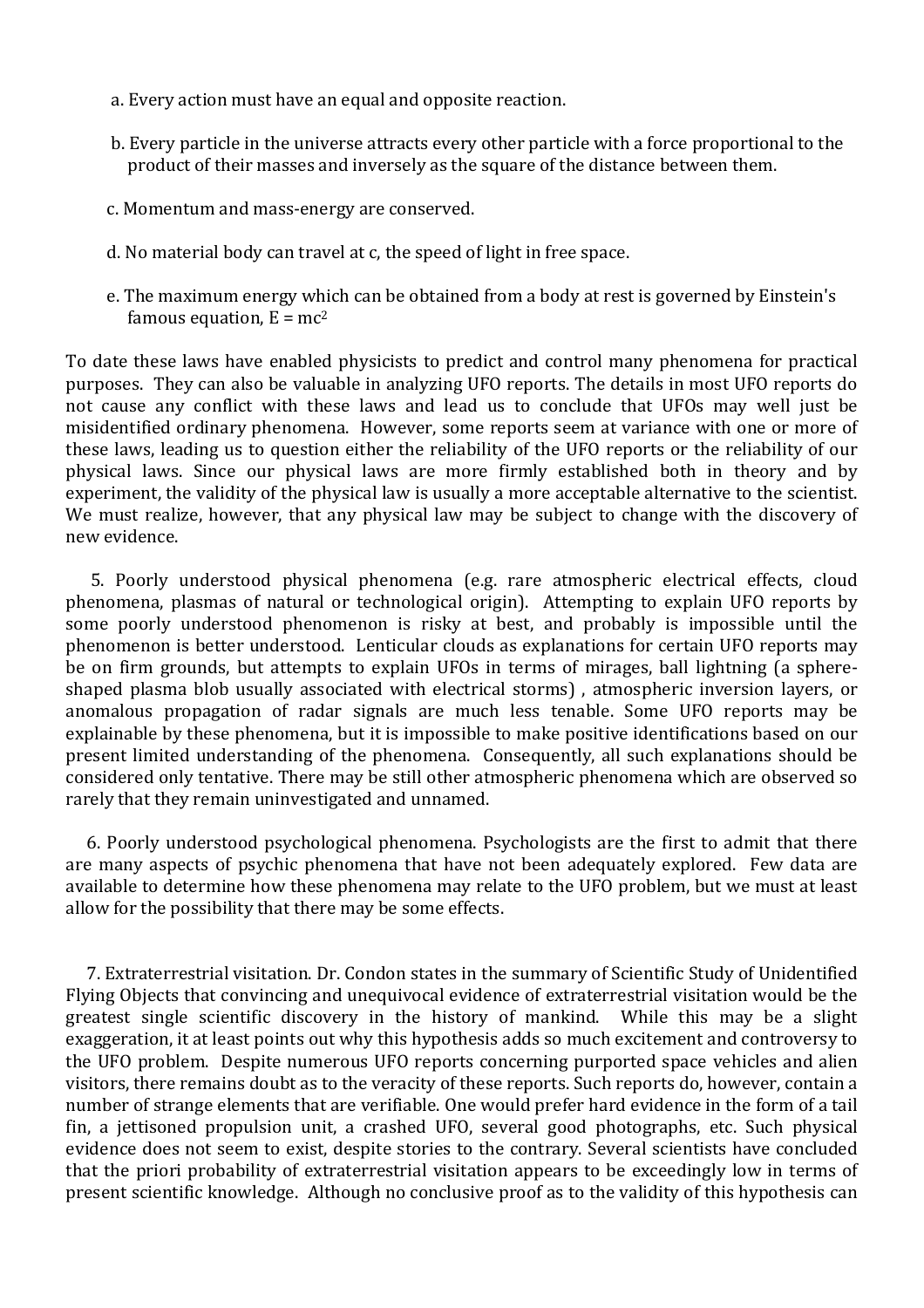be drawn from the evidence at hand, a panel of the National Academy of Sciences has concluded that on the basis of present knowledge, the least Likely explanation of UFOs is the hypothesis of extraterrestrial visitations by intelligent beings.

8. Messengers of salvation and occult truth. Certain cults have adopted the belief that the mission of UFOs is spiritual and that all Physical efforts to determine the nature of UFOs must necessarily fail. While such may be the case, evidence to support it is clearly lacking. Further discussion of this hypothesis is beyond the scope of this text.

### **33.3 Conclusion**

Having presented the arguments for each of the hypotheses, possible conclusions are now considered. It is apparent that no single hypothesis can account for all UFO reports. Hypotheses 1, 2, 3, and 4 are obviously valid and, as a group, account for a large number of UFO reports. However. the evidence is insufficient to conclude that all UFO reports can be attributed to these causes. Hypothesis 8 is unlikely to yield to any form of scientific analysis, so we eliminate it from further consideration. If hypotheses 5, 6, and 7 are scientifically the most interesting since they offer the possibility of new knowledge about ourselves and our environment. As indicated above, hypotheses 5 and 6 require additional research on poorly understood phenomena before conclusions can be reached as to their bearing on the UFO problem. At this time, there appears to be insufficient evidence available to either confirm or refute hypothesis 7.

One additional note of caution must be included at this point. In most of this chapter, we have discussed primarily the scientific implications of the UFO question. However, the Lorenzens contend that UFOs are primarily an emotional problem, secondly a political problem, and only incidentally, a scientific problem. They feel that when the emotional and political problems have been resolved, the entire UFO problem will yield to scientific investigation.

Is such scientific investigation likely to be conducted? At least one major scientific study has been made. Dr. Condon and his University of Colorado Project ended their Scientific Study of Unidentified Flying Objects in late 1968 with the general conclusion that nothing has come from the study of UFOs in the past two decades that has added to scientific know-ledge and that further extensive study of UFOs probably cannot be justified in the expectation that science will be advanced. This conclusion and the entire report were endorsed by a select panel from the National Academy of Sciences.

Based on the conclusions of the Condon report and its own twenty-year UFO experience, the Air Force terminated Project Blue Book in December 1969 with this final statement, "As a result of investigating UFO reports since 1948, the conclusions of Project Blue Book are (1) no UFO reported, investigated, and evaluated by the Air Force has ever given any indication of threat to our national security; (2) there has been no evidence submitted or discovered by the Air Force that sightings categorized as 'unidentified' represent technological developments or principles beyond the range of present-day scientific knowledge; and (3) there has been no evidence indicating that sightings categorized as 'unidentified' are extraterrestrial vehicles."

Consequently there is presently no official government agency investigating UFO reports. Dr. McDonald and several private UFO investigative agencies have decried alleged inadequacies of the Condon report and Project Blue Book and urge that the entire subject be re-investigated. Specifically, Project Blue Book, during its existence, was criticized for superficial investigation of